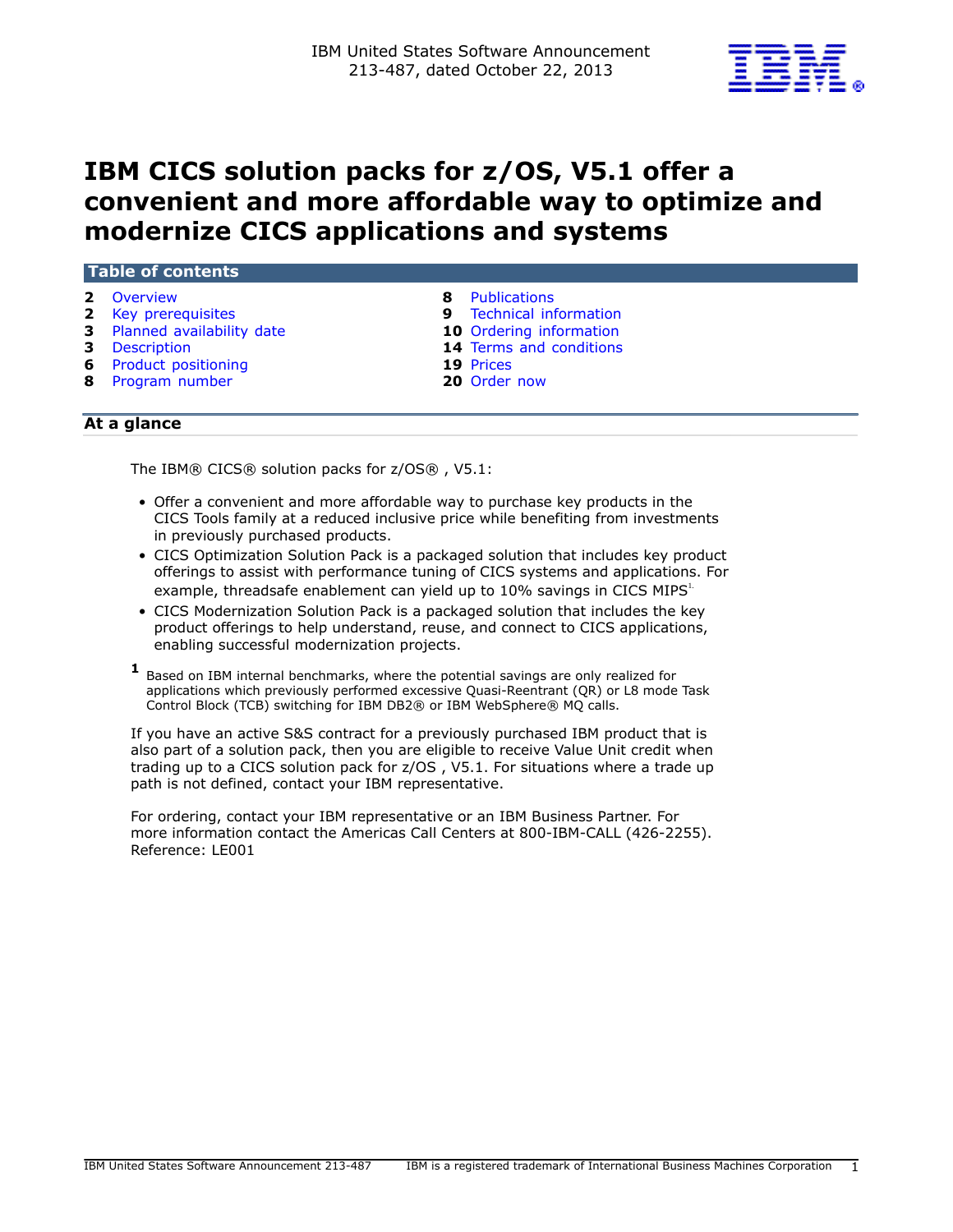#### <span id="page-1-0"></span>**Overview**

The CICS solution packs for z/OS , V5.1 offer a convenient and more affordable way to purchase key products in the CICS Tools family at a reduced inclusive price while benefiting from investments in previously purchased products.

CICS Optimization Solution Pack for z/OS , V5.1 is a packaged solution that includes the following key CICS Tools product offerings to assist with performance tuning of CICS systems and applications:

- CICS Configuration Manager for z/OS ( CICS CM), V5.1
- CICS Deployment Assistant for z/OS ( CICS DA), V5.1
- CICS Interdependency Analyzer for z/OS ( CICS IA® ), V5.1
- CICS Performance Analyzer for z/OS ( CICS PA), V5.1

CICS Modernization Solution Pack for z/OS , V5.1 is a packaged solution that includes the following key CICS Tools product offerings to provide a deeper understanding of currently deployed CICS application and system resources, enable expanded application connectivity from non-mainframe devices, and create the new CICS infrastructure required to support the increased workload expected for the modernized applications:

- CICS DA, V5.1
- CICS IA , V5.1
- CICS Transaction Gateway ( CICS TG) for z/OS , V9.0

All CICS solution pack products include integrated plug-ins for CICS Explorer®, designed to simplify use by new staff and help to increase the productivity of experienced users.

If you have an active Subscription and Support (S&S) contract for a previously purchased IBM product that is also part of a solution pack, then you are eligible to receive Value Unit credit when trading up to a CICS solution pack for z/OS , V5.1. For situations where a trade-up path is not defined, contact your IBM representative.

All CICS Tools in the CICS solution packs, V5.1, support, and in many cases exploit and extend, the new features, resources, options, and metrics in CICS Transaction Server for z/OS (CICS TS), V5.1.

For more details on the CICS Tools family, visit

<http://www.ibm.com/cics/tools/>

For more details on the CICS TG family, visit

<http://www.ibm.com/cics/ctg/>

## <span id="page-1-1"></span>**Key prerequisites**

CICS Optimization Solution Pack for z/OS , V5.1 and CICS Modernization Solution Pack for  $z/OS$ , V5.1 run on any  $S/390$ ® or IBM eServer<sup>TM</sup> zSeries machine on which the applicable operating system and software will run.

For further details, refer to the [Hardware requirements](#page-8-1) and [Software requirements](#page-8-2) sections.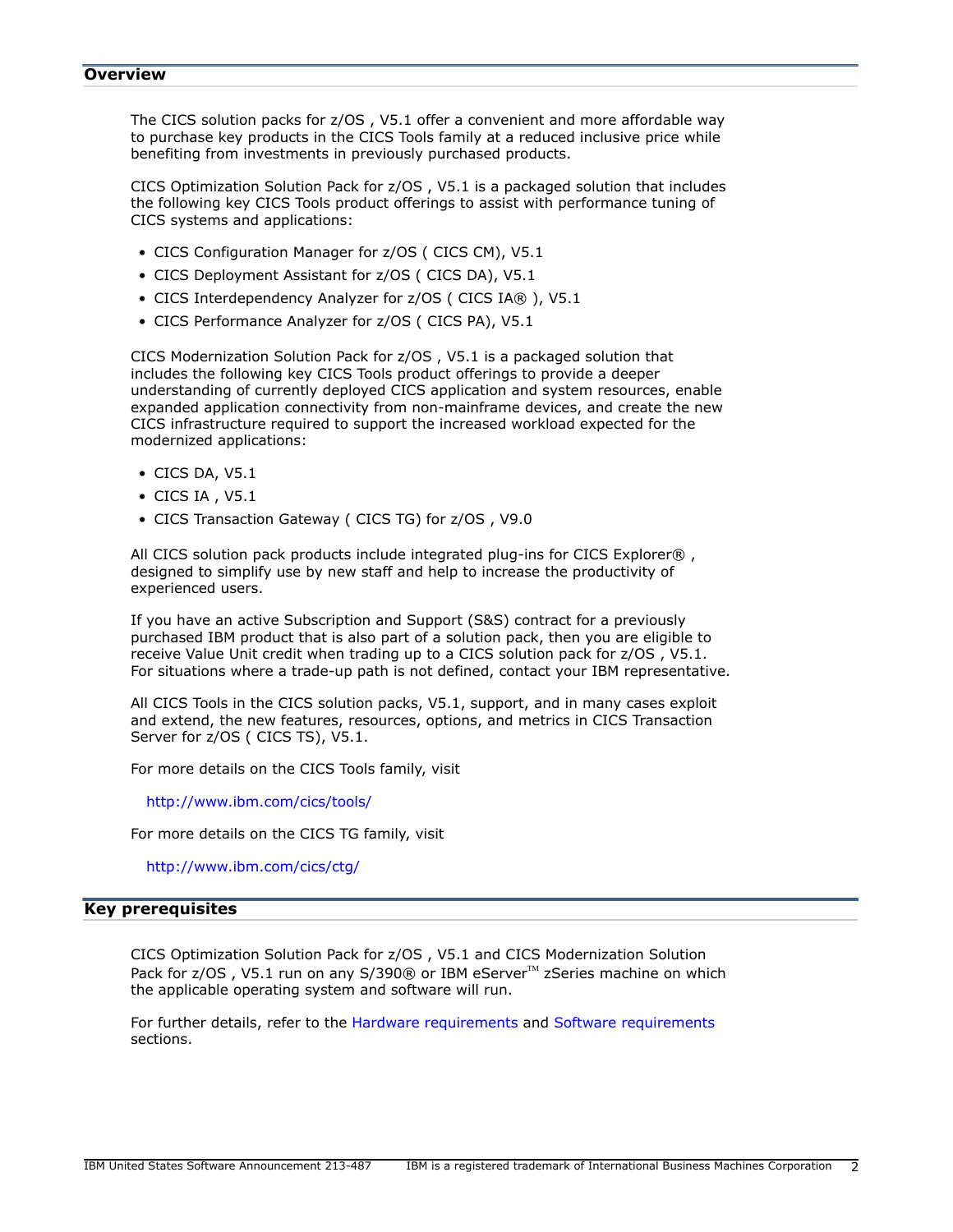<span id="page-2-0"></span>October 25, 2013

# <span id="page-2-1"></span>**Description**

The CICS solution packs for z/OS , V5.1, offer a convenient and more affordable way to purchase key products in the CICS Tools family at a reduced inclusive price while benefiting from investments in previously purchased products. All CICS solution pack products include integrated plug-ins for CICS Explorer to simplify use by new staff and increase productivity of experienced users.

The CICS Optimization Solution Pack for z/OS , V5.1 delivers a comprehensive portfolio of IBM optimization tools for CICS . The product combines the features and functions of CICS CM V5.1, CICS DA V5.1, CICS IA V5.1, and CICS PA V5.1. These four CICS Tools products are complementary. They make the end to-end analysis and optimization of CICS systems and applications faster and easier, by supporting improved CICS application performance, more efficient resource utilization, and improved productivity for system administrators.

The CICS Optimization Solution Pack offers a suite of tools that are useful separately, but when combined they can provide powerful application, system, and performance analysis and automation capabilities. Individually, each of the tools that comprise the CICS Optimization Solution Pack provides you with a wealth of insight into activity within CICS . This helps you to reduce CPU consumption, improve response times, plan capacity, and reduce administrative overheads, adding new value to your CICS investments.

In conjunction with CICS TS V5.1, threadsafe enablement can yield up to 10% savings in CICS MIPS<sup>1</sup>. The CICS Optimization Solution Pack is intended to minimize the time needed to maximize your savings.

**1** Based on IBM internal benchmarks, where the potential savings are only realized for applications which previously performed excessive Quasi-Reentrant (QR) or L8 mode Task Control Block (TCB) switching for DB2 or WebSphere MQ calls.

Using these tools together provides a unique set of benefits. By using the CICS Optimization Solution Pack, you can perform the following tasks:

- Speed up the deployment of performance optimized CICS systems and applications.
- Migrate to the latest release of CICS TS.
- Implement CICSplex management.
- Identify candidates and implement region consolidation.
- Identify affinities and create workload management policies.
- Identify, and confirm the removal of, thread-switch hotspots, and confirm resulting performance improvements.
- Identify candidates and consolidate CICS regions.

The CICS Optimization Solution Pack can speed up the deployment of performance optimized CICS systems and applications. It provides a rich tooling set that can be used to optimize single CICS regions or complex topologies. High user productivity is achieved by using the CICS Explorer , the common, Eclipse-based workbench for CICS .

The CICS Modernization Solution Pack for z/OS , V5.1 delivers a comprehensive portfolio of IBM modernization tools for CICS , providing discovery, visualization, provisioning, and connectivity to help address key CICS modernization requirements. The product combines the features and functions of CICS IA V5.1, CICS DA V5.1, and CICS TG for z/OS V9.0. The three products are complementary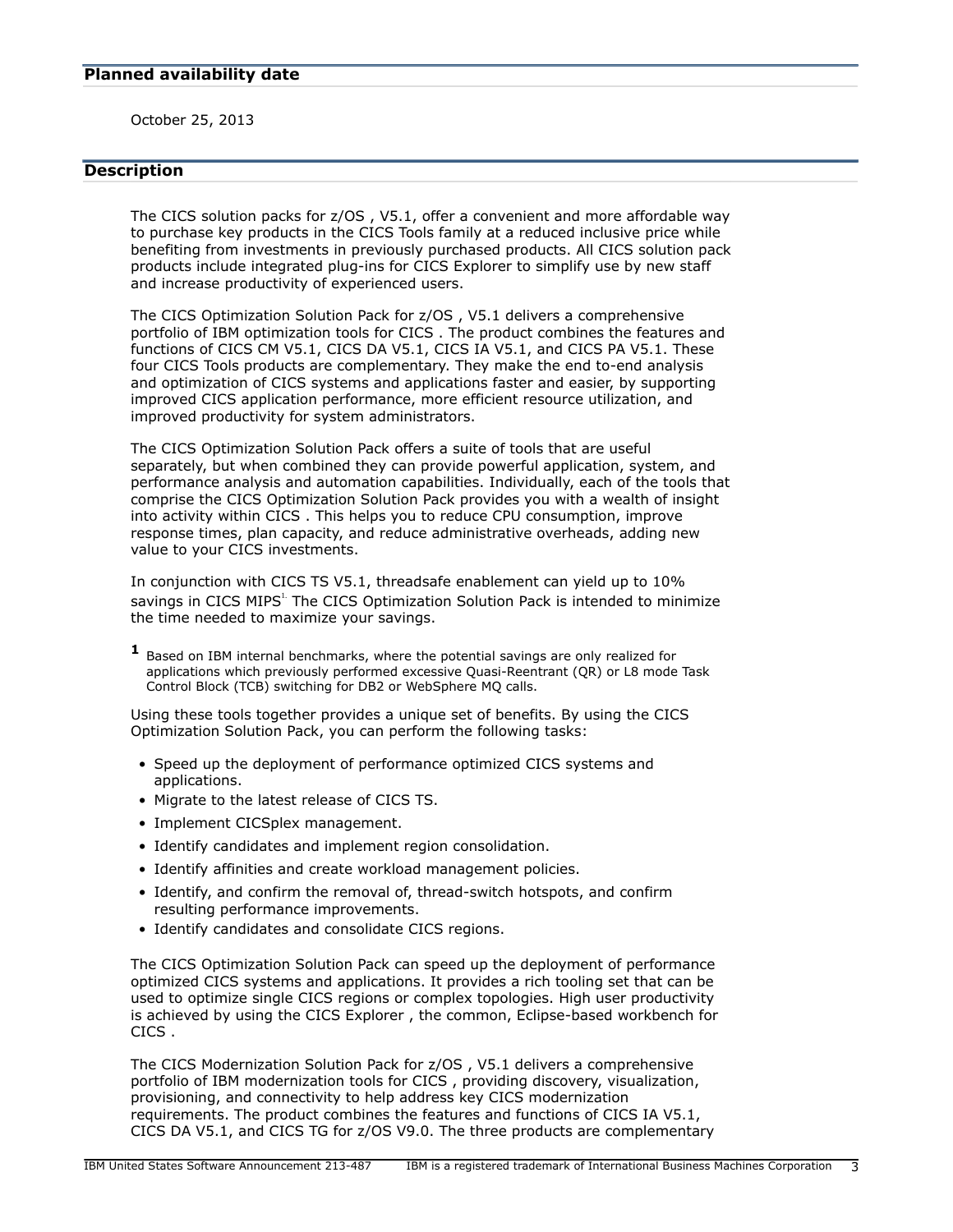and make the modernization of CICS systems and applications faster and easier, delivering new capability more quickly and reliably.

Each of the tools that comprise the CICS Modernization Solution Pack provides you with a wealth of insight into activity within CICS .

This helps you to:

- Create a dynamic inventory of CICS applications and regions
- Build and maintain mobile-enabled and service-enabled applications
- Plan maintenance and testing
- Connect distributed customer applications
- Reduce administrative overheads

This adds new value to your CICS investments.

Using these tools together provides a unique set of benefits. The CICS Modernization Solution Pack lets you perform the following tasks:

- Quickly discover, understand, and visualize currently deployed CICS applications.
- Determine what is actually running.
- Expand user access to CICS application resources.
- Automated documentation of production CICS resources being consumed.
- Provision new development, test, and production CICS regions.
- Reuse currently deployed CICS application and data by allowing distributed servers and desktops the ability to connect to CICS servers.

This solution pack provides three key elements in reusing and modernizing CICS applications:

- The understanding of current production-deployed CICS resources
- Providing expanded user connectivity from non-mainframe devices
- The building of new CICS regions and infrastructure required to support modernized applications

## **Solution pack component products**

The products contained in the two solution packs are described in the following text. For further details, refer to the relevant announcements that are listed in the [Reference information](#page-7-2) section.

- CICS CM is a tool for administering and maintaining CICS resource definitions. By providing comprehensive audit, reporting, and life-cycle change management control facilities, this tool supports the build, management, and deployment of complex, mainframe CICS applications. The flexible, modular format lets you take a staged approach, by integrating CICS Configuration Manager into your processes gradually.
- CICS DA provides a centralized, complete model of your CICS infrastructure to improve data discovery. It uses a policy-driven engine to accelerate deployment of new CICS capabilities and line-of-business applications. Model, visualize, and deploy new and existing CICS regions more quickly and easily.
- CICS IA is a dynamic discovery tool that helps to understand the relationships, dependencies, and flows of CICS TS applications, giving the insight to update, modernize, and optimize them with confidence.
- CICS PA is an offline reporting tool that supports all IT processes related to the performance of CICS applications and systems. System programmers, performance analysts and developers can use comprehensive reports and plugin views. These help to identify and eliminate the causes of online performance issues, tune CICS systems for optimal performance and analyze trends for capacity planning and performance bottlenecks.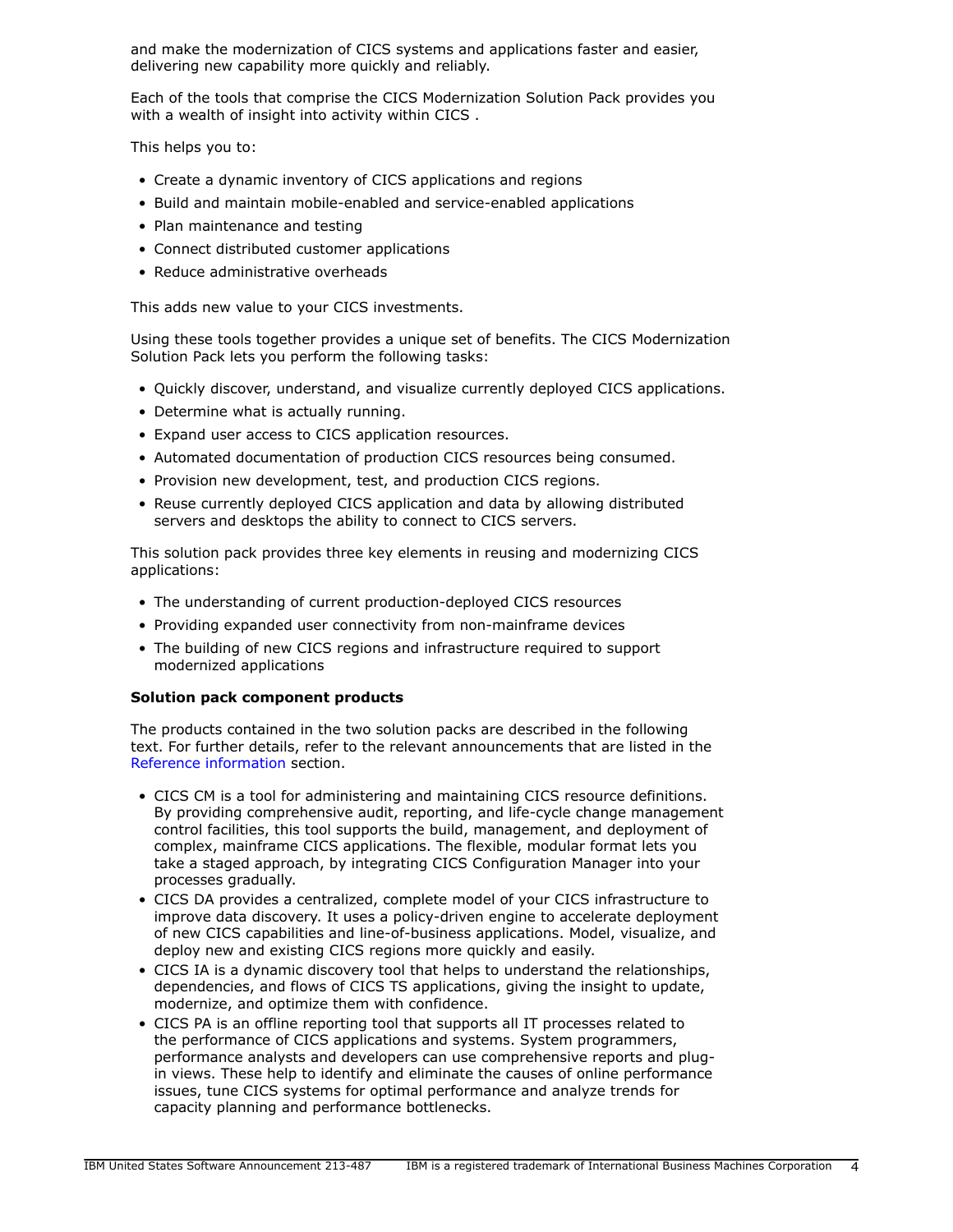• CICS TG for z/OS provides scalable, secure, and standards-based connectivity to CICS TS applications for multiple users. It is the recommended deployment platform for the highest qualities of service for availability, performance, security and transactions.

## **Trade up**

If you have an active S&S contract for a previously purchased IBM product that is also part of a solution pack, then you are eligible to receive Value Unit credit when trading up to a CICS solution pack for z/OS , V5.1. For situations where a trade up path is not defined, contact your IBM representative.

## **Accessibility by people with disabilities**

A U.S. Section 508 Voluntary Product Accessibility Template (VPAT) containing details on accessibility compliance can be requested at

[http://www.ibm.com/able/product\\_accessibility/index.html](http://www.ibm.com/able/product_accessibility/index.html)

The following features support use by people with disabilities:

- Operation by keyboard alone
- Optional font enlargement and high-contrast display settings
- Suitability for use by people with hearing impairment
- Capability to use with screen readers and magnifiers for those with visual impairment

Softcopy documentation for the product is provided in PDF format. This documentation supports optional font enlargement and high-contrast display settings, and may be operated by the keyboard alone.

## **Section 508 of the US Rehabilitation Act**

CICS Optimization Solution Pack for z/OS , V5.1 and CICS Modernization Solution Pack for z/OS , V5.1 are capable as of October 25, 2013, when used in accordance with associated IBM documentation, of satisfying the applicable requirements of Section 508 of the Rehabilitation Act, provided that any assistive technology used with the product properly interoperates with it.

#### **Value Unit-based pricing**

Value Unit pricing for eligible IBM System z® IBM International Program License Agreement (IPLA) programs enables a lower cost of incremental growth and enterprise aggregation. Each System z IPLA product with Value Unit pricing has a single price per Value Unit and a conversion matrix, called Value Unit Exhibit, for converting from some designated measurement to Value Units. Most commonly, Millions of Service Units (MSUs) is the measurement designated by IBM to be converted to Value Units. Some other measurements are engines or messages. Because MSUs are the most common measurement, that measurement will be used for the remainder of this description.

Value Unit pricing offers price benefits for you. For each System z IPLA program with Value Unit pricing, the quantity of that program needed to satisfy applicable IBM terms and conditions is referred to as the **required license capacity.** Each of the various Value Unit Exhibits stipulate that the larger your required license capacity, the fewer Value Units per MSU you will need. Value Unit Exhibits are uniquely identified by a three digit code and referred to using the nomenclature VUExxx, where xxx is the three digit code.

Subsequent acquisitions of Value Unit priced programs offer additional price benefits. The quantity of each System z IPLA program that you have acquired is referred to as **entitled license capacity** . If you wish to grow your entitled license capacity for a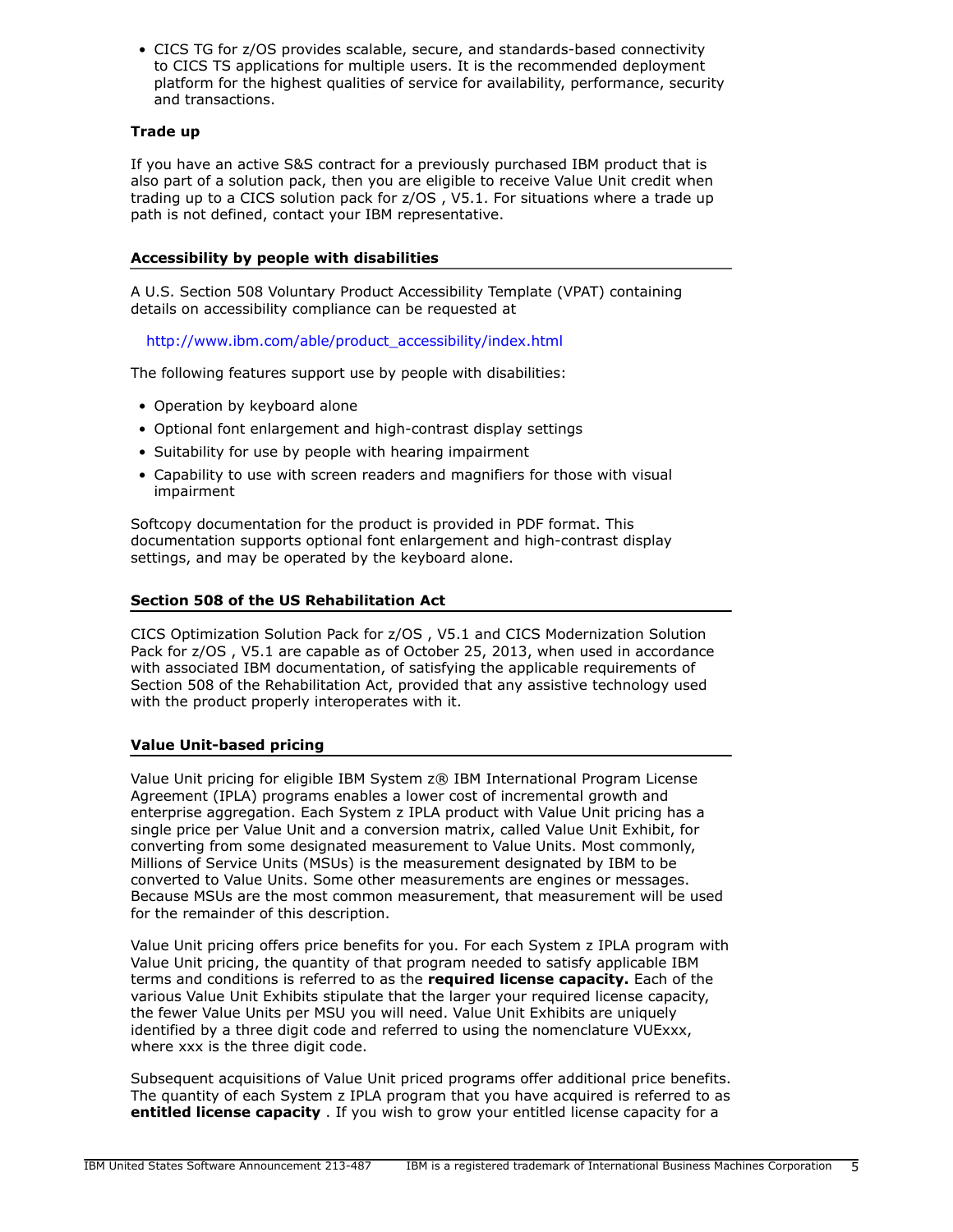System z IPLA program, the calculation to determine additional needed Value Units is based upon the number of Value Units already acquired.

For each System z IPLA program with Value Unit pricing, you should:

- Determine the required license capacity, in MSUs
- Aggregate the MSUs across the enterprise
- Convert the total MSUs to Value Units, using the applicable Value Unit Exhibit
- Multiply the price per Value Unit by the total number of Value Units to determine the total cost

To simplify conversion from the designated measurement to Value Units or viceversa, use the Value Unit Converter Tool. For additional information or to obtain a copy of the Value Unit Converter Tool, visit the Value Unit Converter Tool website

<http://www.ibm.com/zseries/swprice/vuctool>

Note that Value Units of a given product cannot be exchanged, interchanged, or aggregated with Value Units of another product.

To determine the required license capacity for the System z IPLA program you selected, refer to the [Terms and conditions](#page-13-0) section.

## <span id="page-5-0"></span>**Product positioning**

An unrelentingly competitive economic environment has driven many enterprises to increase their business agility, by transforming their CICS-based critical information systems using Service Oriented Architecture (SOA) strategies, and web service, Web 2.0, and mobile technologies. Rather than satisfying demand, increased agility and almost ubiquitous access has actually increased demand from mobile and other internet-connected devices, social networks, and other sources.

The same economic pressures also force IT managers, CICS system programmers, and application developers to develop and deploy new business applications more rapidly, and also operate their systems at peak level, all while maintaining service level commitments and meeting regulatory and corporate governance requirements.

Such businesses need tools to help them develop and test applications more effectively, avoid outages and reduce downtime, while improving performance, controlling costs, and complying with standards.

The CICS Tools solution packs address both of these business issues. The CICS Optimization Solution Pack helps IT to optimize the applications, systems, and processes. The CICS Modernization Solution Pack helps the modern business by enabling the agility they require.

The CICS Tools solution packs are members of the CICS Tools family, which in turn is part of the greater IBM z/OS tools portfolio which supports the CICS environment, Problem Determination tools, Rational® development and test tools, DB2 and IMS™ data management tools, and Tivoli® management products. CICS Explorer and CICS Tools, along with many z/OS tools are based on, or integrate with, IBM Explorer for z/OS . They allow you to create a powerful, multi-discipline workbench from the common repository of compatible plug-ins.

CICS Tools can help customers who wish to implement development operations concepts, by improving collaboration between the various roles involved in making and tracking changes, and enabling tighter and more transparent control over CICS administration. These are critical for the smooth operation of CICS and can also help speed up the overall end-to-end development effort for new and changed applications.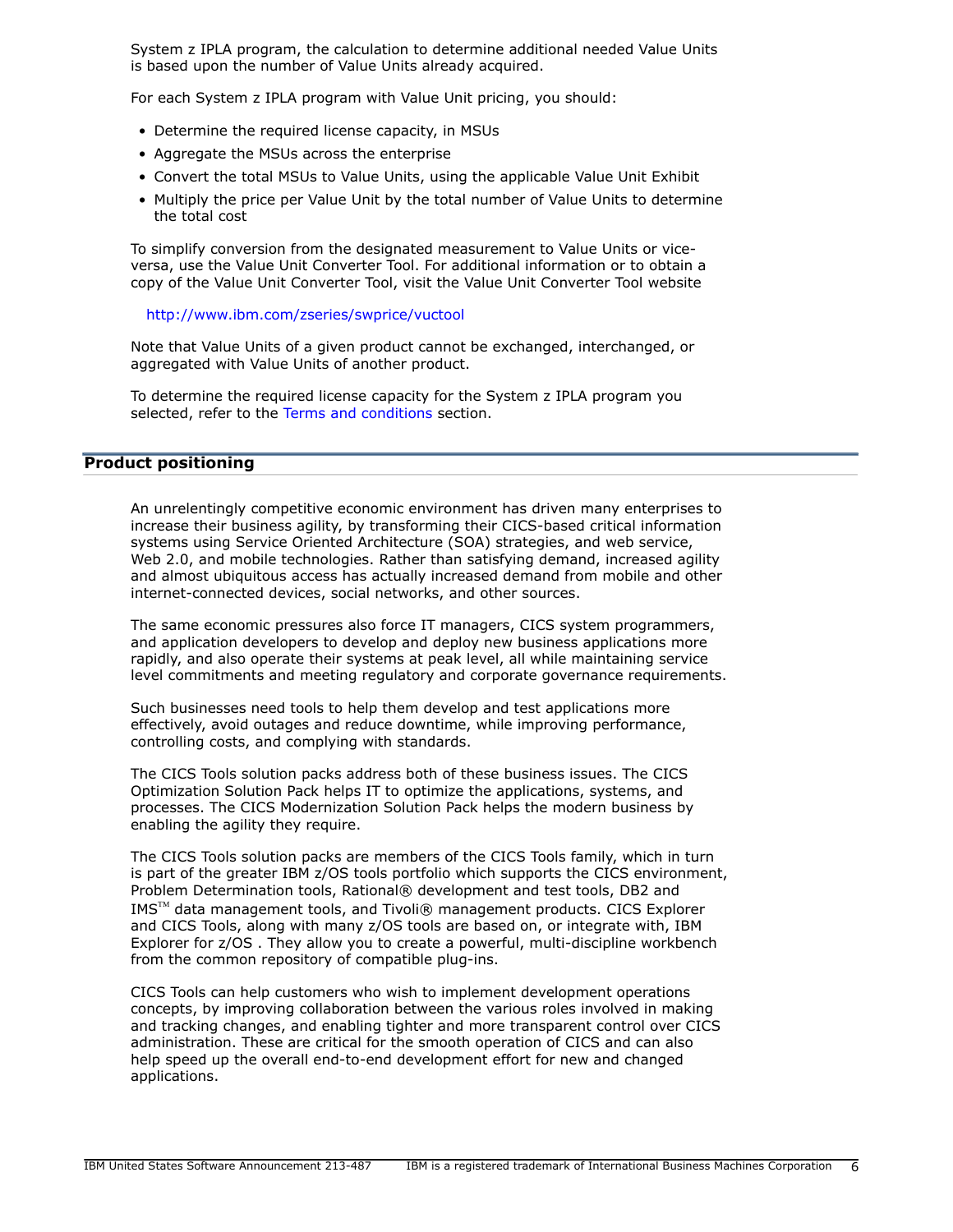CICS Tools V5.1 support all current releases of CICS TS, and exploit, and extend the latest capabilities of CICS TS V5.1, and help to deliver an integrated solution for all technical roles in an enterprise.

The combination of high functionality and flexibility, coupled with a commitment to support the latest release of CICS TS, make CICS Tools an outstanding solution.

The CICS Tools solution packs are positioned as a **convenient** and **affordable** way to purchase key products in the CICS Tools family:

- Convenient. Allow you to purchase multiple products under a single PID can help to simplify customer procurement processes.
- Affordable. The solution pack price represents a reduction in the aggregate price of the individual component products, and is subject to any discounts already available to the customer. When trading up, customers with active Subscription and Support (S&S) contracts can receive Value Unit credit for prior purchases.

For a trial of any of the CICS Tools, contact your IBM representative.

For more details on the CICS Tools family, visit

<http://www.ibm.com/cics/tools/>

For more details on the CICS TG family, visit

<http://www.ibm.com/cics/ctg/>

For more details on IBM System z software, visit

<http://www.ibm.com/software/os/systemz/infra>

#### **Integration with CICS Explorer and IBM Explorer for z/OS**

CICS Explorer provides a unified user interface for development, management, and operational capabilities delivered by the CICS runtime and add-on tools. The CICS Tools plug-ins for CICS Explorer not only enable their rich capability to be used within a common tool framework, but also enables rich integration between the tools and runtime plug-ins.

IBM Explorer for z/OS ( z/OS Explorer) is an Eclipse-based integration platform for z/OS users that enables the integration of a variety of offerings from IBM , vendors, or in-house development plug-ins. The capabilities of z/OS Explorer, V2.1, that were previously delivered as part of CICS Explorer , are now available for use by all customers with a license for a supported release of z/OS .

IBM products that support CICS Explorer and z/OS Explorer are:

- CICS TS
- CICS CM
- CICS DA
- CICS IA
- CICS PA
- CICS TG for z/OS , and CICS TG for Multiplatforms
- CICS VSAM Transparency for  $z/OS$  (CICS VT)<sup>2</sup>
- IBM Application Performance Analyzer for z/OS
- IBM Data Studio
- IBM Debug Tool for z/OS
- IBM Fault Analyzer for z/OS
- IBM File Manager for z/OS
- Problem Determination Tools Studio
- Rational Developer for System z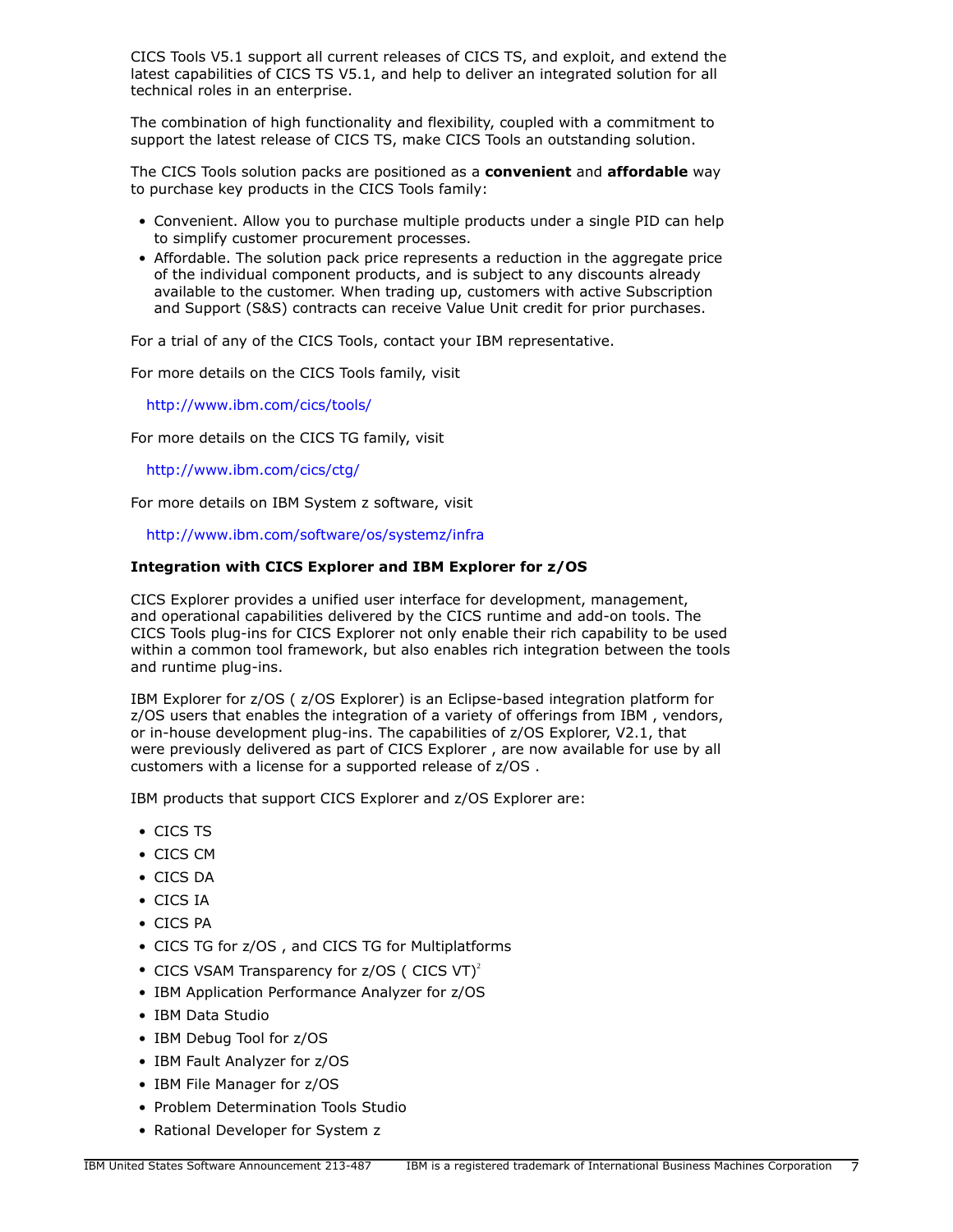- Rational Team Concert $TM$
- IBM Session Manager for z/OS ( IBM SM)
- WebSphere MQ Explorer
- IBM Workload Simulator for z/OS
- IMS Enterprise Suite Explorer for Development

**2** Using CICS SupportPac CS1V

## <span id="page-7-2"></span>**Reference information**

For information on CICS TS, V5.1, refer to Software Announcement [212-325](http://www.ibm.com/common/ssi/cgi-bin/ssialias?infotype=an&subtype=ca&appname=gpateam&supplier=897&letternum=ENUS212-325), dated October 3, 2012.

For information on CICS Tools for z/OS , V5.1, refer to Software Announcement [212-374](http://www.ibm.com/common/ssi/cgi-bin/ssialias?infotype=an&subtype=ca&appname=gpateam&supplier=897&letternum=ENUS212-374), dated October 3, 2012.

For information on CICS TG for z/OS , V9.0, refer to Software Announcement [212-323](http://www.ibm.com/common/ssi/cgi-bin/ssialias?infotype=an&subtype=ca&appname=gpateam&supplier=897&letternum=ENUS212-323), dated October 3, 2012.

For information on Problem Determination solution packs, refer to Software Announcement [213-344](http://www.ibm.com/common/ssi/cgi-bin/ssialias?infotype=an&subtype=ca&appname=gpateam&supplier=897&letternum=ENUS213-344), dated October 22, 2013.

## <span id="page-7-1"></span>**Program number**

| Program<br>number VRM | Program<br>name                                              |
|-----------------------|--------------------------------------------------------------|
|                       | 5655-CD1 5.1.0 CICS Optimization Solution Pack for z/OS      |
|                       | 5655-CD2 1.1.0 CICS Optimization Solution Pack for z/OS S&S  |
|                       | 5655-CD3 5.1.0 CICS Modernization Solution Pack for z/OS     |
|                       | 5655-CD4 1.1.0 CICS Modernization Solution Pack for z/OS S&S |

#### **Product identification number**

| Program PID number Support PID number | Subscription and |
|---------------------------------------|------------------|
| 5655-CD1                              | $5655 - CD2$     |
| $5655 - CD3$                          | 5655-CD4         |

# **Offering Information**

Product information is available via the Offering Information website

<http://www.ibm.com/common/ssi>

# <span id="page-7-0"></span>**Publications**

The following publications are provided for download from the IBM Publications Center, free of charge:

| Title                                          | Order number |
|------------------------------------------------|--------------|
| CICS Optimization Solution Pack for z/OS, V5.1 |              |
| - Datasheet                                    | GI13-3337    |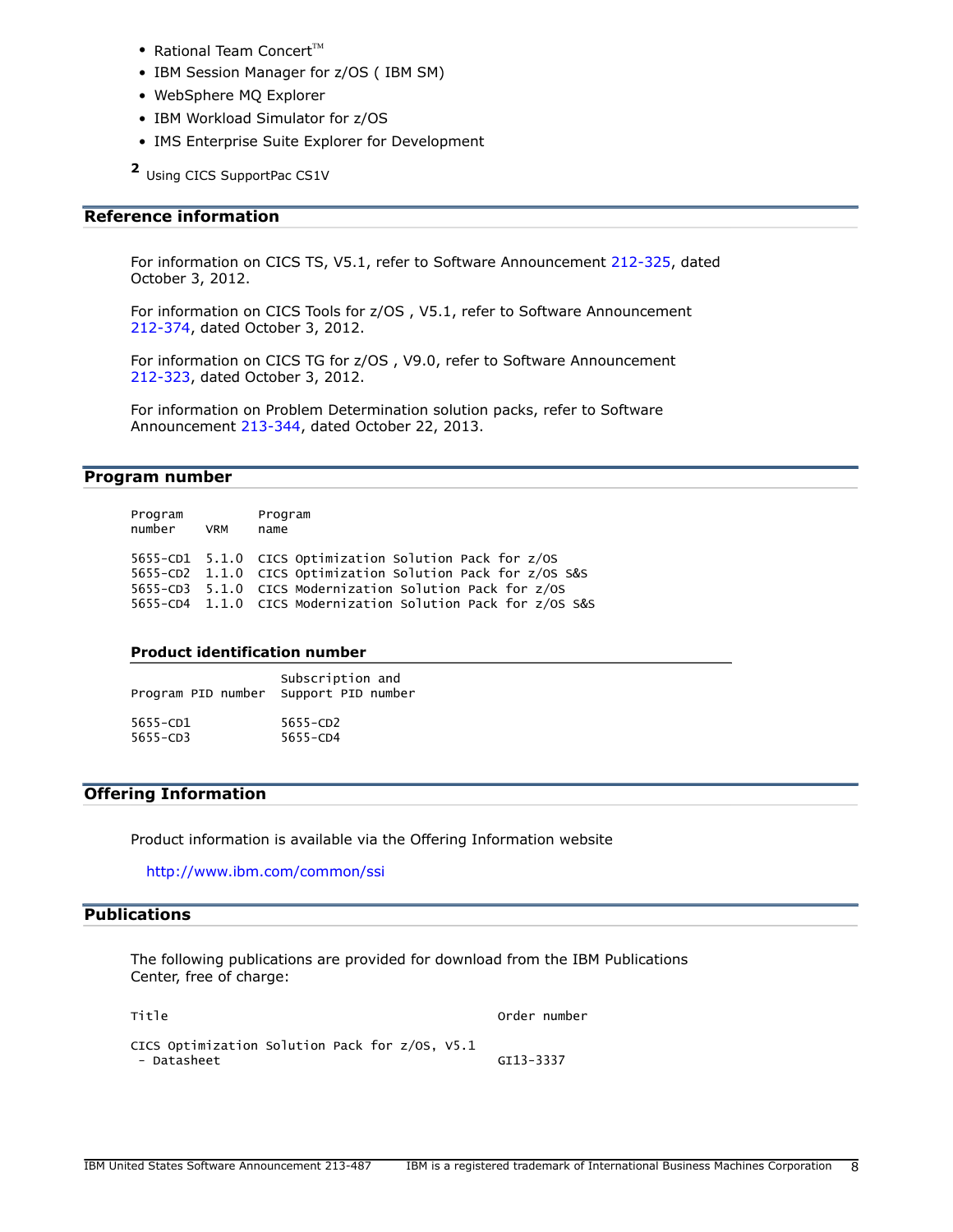| CICS Modernization Solution Pack for z/0S, V5.1<br>- Datasheet         | GI13-3336 |
|------------------------------------------------------------------------|-----------|
| CICS Optimization Solution Pack for z/OS, V5.1<br>- Program Directory  | GI13-3334 |
| CICS Modernization Solution Pack for z/0S, V5.1<br>- Program Directory | GI13-3333 |

For more information about the IBM Publications Center, visit

<http://www.ibm.com/shop/publications/order>

**Note:** The IBM Publications Center is a worldwide central repository for IBM product publications and marketing material with a catalog of 70,000 items. Extensive search facilities are provided. A large number of publications are available in various file formats, and they can all be downloaded by all countries, free of charge.

#### **Business Partner information**

If you are a Direct Reseller - System Reseller acquiring products from IBM , you may link directly to Business Partner information for this announcement. A PartnerWorld® ID and password are required (use IBM ID).

<https://www.ibm.com/partnerworld/mem/sla.jsp?num=213-487>

# <span id="page-8-0"></span>**Technical information**

#### **Specified operating environment**

#### <span id="page-8-1"></span>*Hardware requirements*

The CICS Tools for z/OS , V5.1 products run on any S/390 or IBM eServer zSeries machine on which the applicable operating system and software will run.

#### <span id="page-8-2"></span>*Software requirements*

For details of system requirements for CICS Tools products, visit

<http://www.ibm.com/software/htp/cics/tools/>

For details of system requirements for CICS TG products, visit

<http://www.ibm.com/software/htp/cics/ctg/>

For details of system requirements for CICS Explorer , visit

<http://www.ibm.com/software/htp/cics/explorer>

Refer to the *System requirements* tab for more details.

The program's specifications and specified operating environment information may be found in documentation accompanying the program, if available, such as a README file, or other information published by IBM , such as an announcement letter. Documentation and other program content may be supplied only in the English language.

## **Planning information**

#### *Packaging*

The CICS Optimization Solution Pack for z/OS , V5.1 and CICS Modernization Solution Pack for z/OS , V5.1 products are shipped via CBPDO or other customized offerings, on 3590 tape.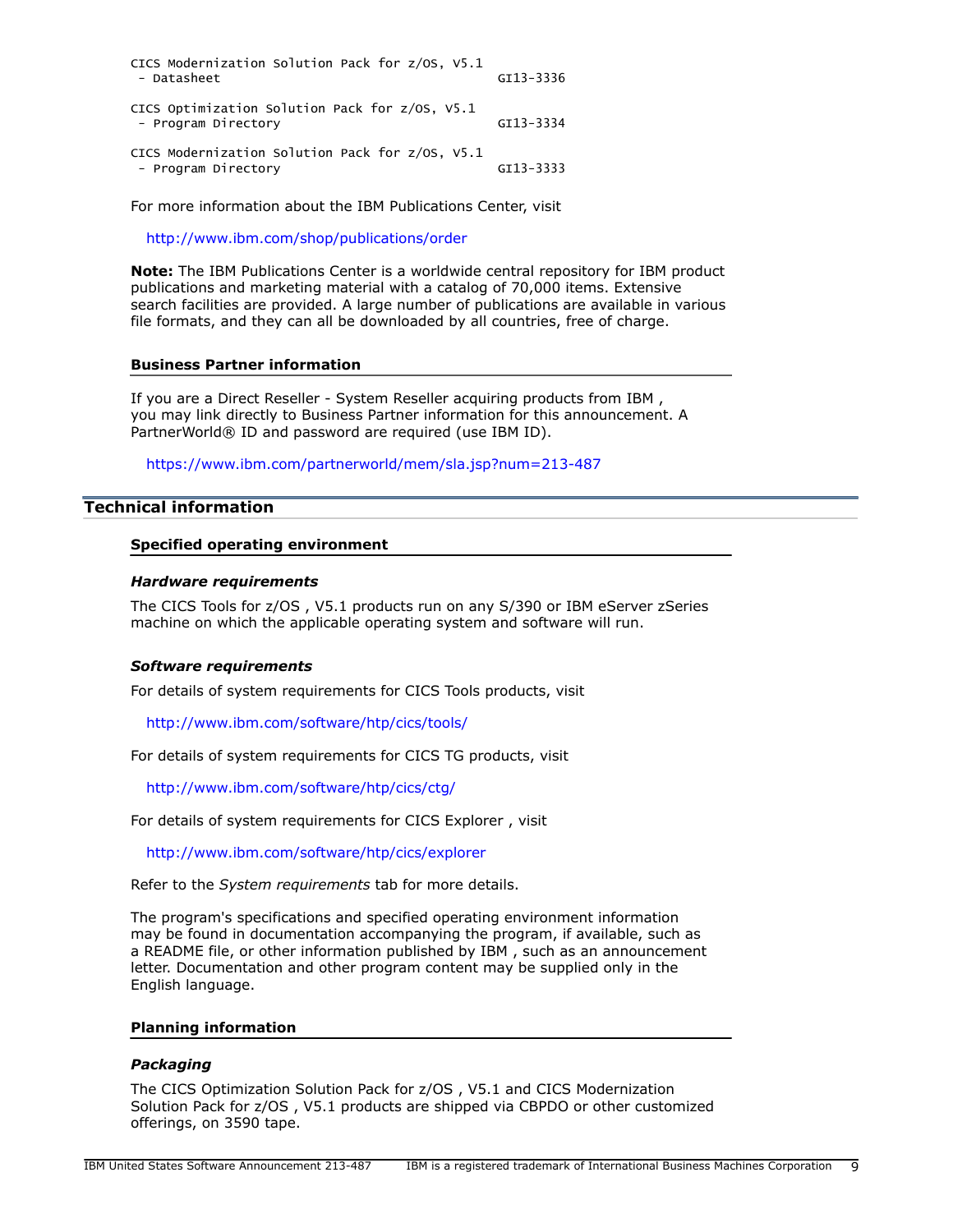Also shipped are:

- CICS Optimization Solution Pack for z/OS , V5.1: License Information CD (GC34-2970)
- CICS Modernization Solution Pack for z/OS , V5.1: License Information CD (GC34-2969)

#### **Security, auditability, and control**

The CICS Optimization Solution Pack for z/OS , V5.1 and CICS Modernization Solution Pack for z/OS , V5.1 products use the security and auditability features of the operating system under which they are running.

The customer is responsible for evaluation, selection, and implementation of security features, administrative procedures, and appropriate controls in application systems and communication facilities.

# **Software Services**

IBM Software Services has the breadth, depth, and reach to manage your services needs. You can leverage the deep technical skills of our lab-based, software services team and the business consulting, project management, and infrastructure expertise of our IBM Global Services team. Also, we extend our IBM Software Services reach through IBM Business Partners to provide an extensive portfolio of capabilities. Together, we provide the global reach, intellectual capital, industry insight, and technology leadership to support a wide range of critical business needs.

To learn more about IBM Software Services or to contact a Software Services sales specialist, visit

<http://www.ibm.com/software/sw-services/>

# <span id="page-9-0"></span>**Ordering information**

## **Ordering z/OS through the Internet**

ShopzSeries provides an easy way to plan and order your z/OS ServerPac or CBPDO. It will analyze your current installation, determine the correct product migration, and present your new configuration based on z/OS . Additional products can also be added to your order (including determination of whether all product requisites are satisfied). ShopzSeries is available in the US and several countries in Europe. In countries where ShopzSeries is not available yet, contact your IBM representative (or IBM Business Partner) to handle your order via the traditional IBM ordering process. For more details and availability, visit the ShopzSeries website at

<http://www14.software.ibm.com/webapp/ShopzSeries/ShopzSeries.jsp>

| <b>Charge metric</b>                                                                                         |                          |
|--------------------------------------------------------------------------------------------------------------|--------------------------|
| Program name                                                                                                 | PID number Charge metric |
| CICS Optimization Solution Pack<br>for $z/0s$ , $v5.1$                                                       | 5655-CD1 Per Value Unit  |
| CICS Optimization Solution Pack<br>for $z/0S$<br>- Software Subscription and Support 5655-CD2 Per Value Unit |                          |
| CICS Modernization Solution Pack<br>for $z/0s$ , $v5.1$                                                      | 5655-CD3 Per Value Unit  |
| CICS Modernization Solution Pack<br>for $z/0S$<br>- Software Subscription and Support 5655-CD4               | Per Value Unit           |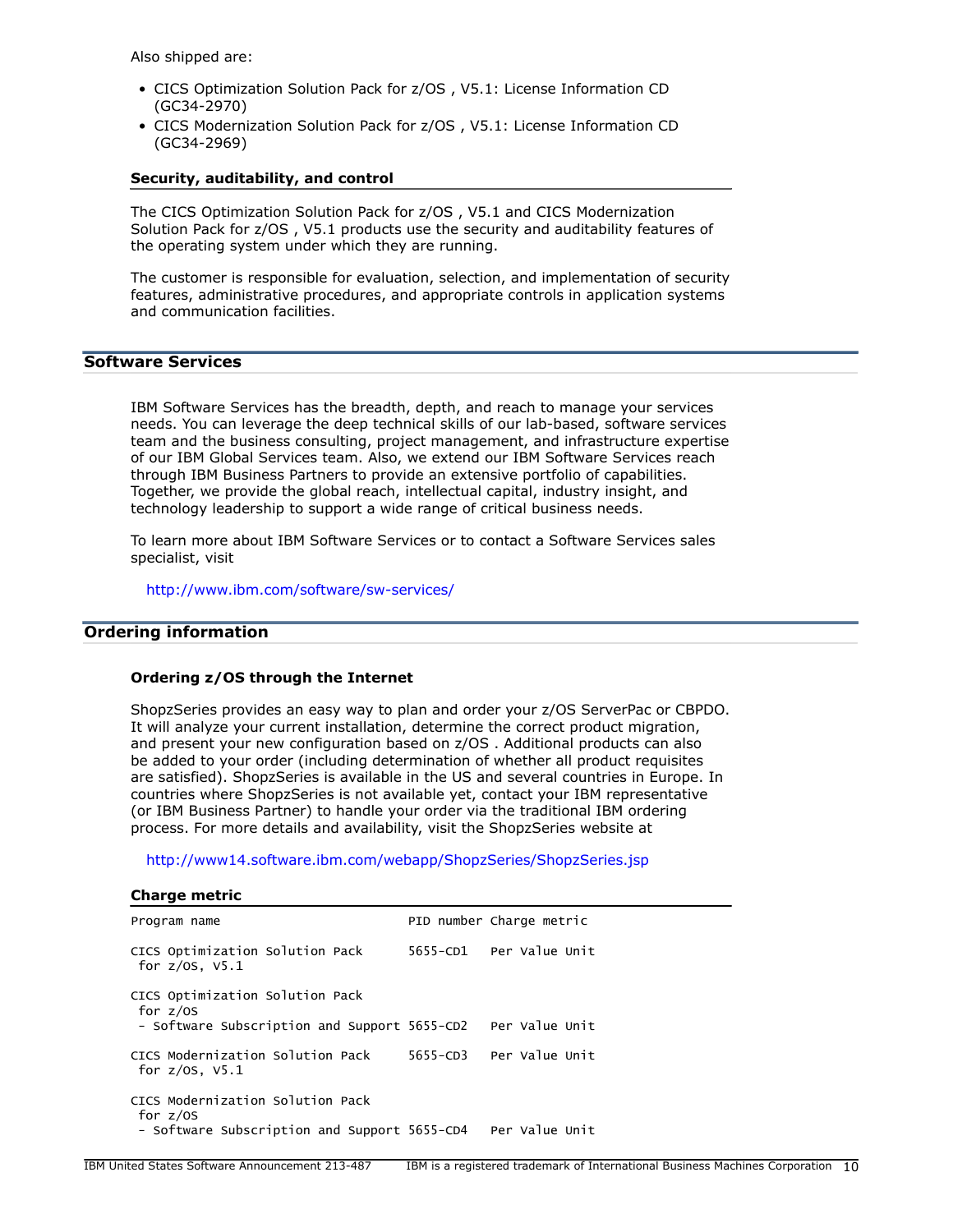The programs in this announcement all have Value Unit-based pricing.

| Program | number Program name                                                     | Value Unit exhibit |
|---------|-------------------------------------------------------------------------|--------------------|
|         | 5655-CD1 CICS Optimization Solution Pack VUE007<br>for $z/OS$ , $V5.1$  |                    |
|         | 5655-CD3 CICS Modernization Solution Pack VUE007<br>for $z/0s$ , $V5.1$ |                    |

For each System z IPLA program with Value Unit pricing, the quantity of that program needed to satisfy applicable IBM terms and conditions is referred to as the **required license capacity.** Your required license capacity is based upon the following factors:

- The System z IPLA program you select
- The applicable Value Unit Exhibit
- The applicable terms
- Whether your current mainframes are full-capacity or sub-capacity

#### **Value Unit exhibit VUE007**

|        | <b>MSUS</b><br>minimum | <b>MSUS</b><br>maximum | Value Units/MSU |
|--------|------------------------|------------------------|-----------------|
| Base   | 1                      | 3                      | ı               |
| Tier A |                        | 45                     | 0.45            |
| Tier B | 46                     | 175                    | 0.36            |
| Tier C | 176                    | 315                    | 0.27            |
| Tier D | 316                    |                        | 0.2             |

Value Units for mainframes without MSU ratings:

Hardware Value Units/machine MP3000 H30 6<br>MP3000 H50 8 MP3000 H50 8 MP3000 H70 12 ESL models 2

#### **Ordering example**

The total number of Value Units is calculated according to the following example.

If your required license capacity is 1,500 MSUs for your selected System z IPLA product, the applicable Value Units would be:

Translation from MSUs to Value Units

|        | <b>MSUS</b> | A.                 |      |              | Value Units/MSU = Value Units |
|--------|-------------|--------------------|------|--------------|-------------------------------|
| Base   | 3           | $\mathcal{R}$      | 1.00 |              | 3.00                          |
| Tier A | 42          | *                  | .45  | $=$          | 18.90                         |
| Tier B | 130         | *                  | .36  | $\alpha = 1$ | 46.80                         |
| Tier C | 140         | $\boldsymbol{\pi}$ | .27  | $=$          | 37.80                         |
| Tier D | 1,185       | $\mathcal{R}$      | .20  |              | $= 237.00$                    |
| Total  | 1,500       |                    |      |              | 343.50                        |

When calculating the total number of Value Units, the sum is to be rounded up to the next integer.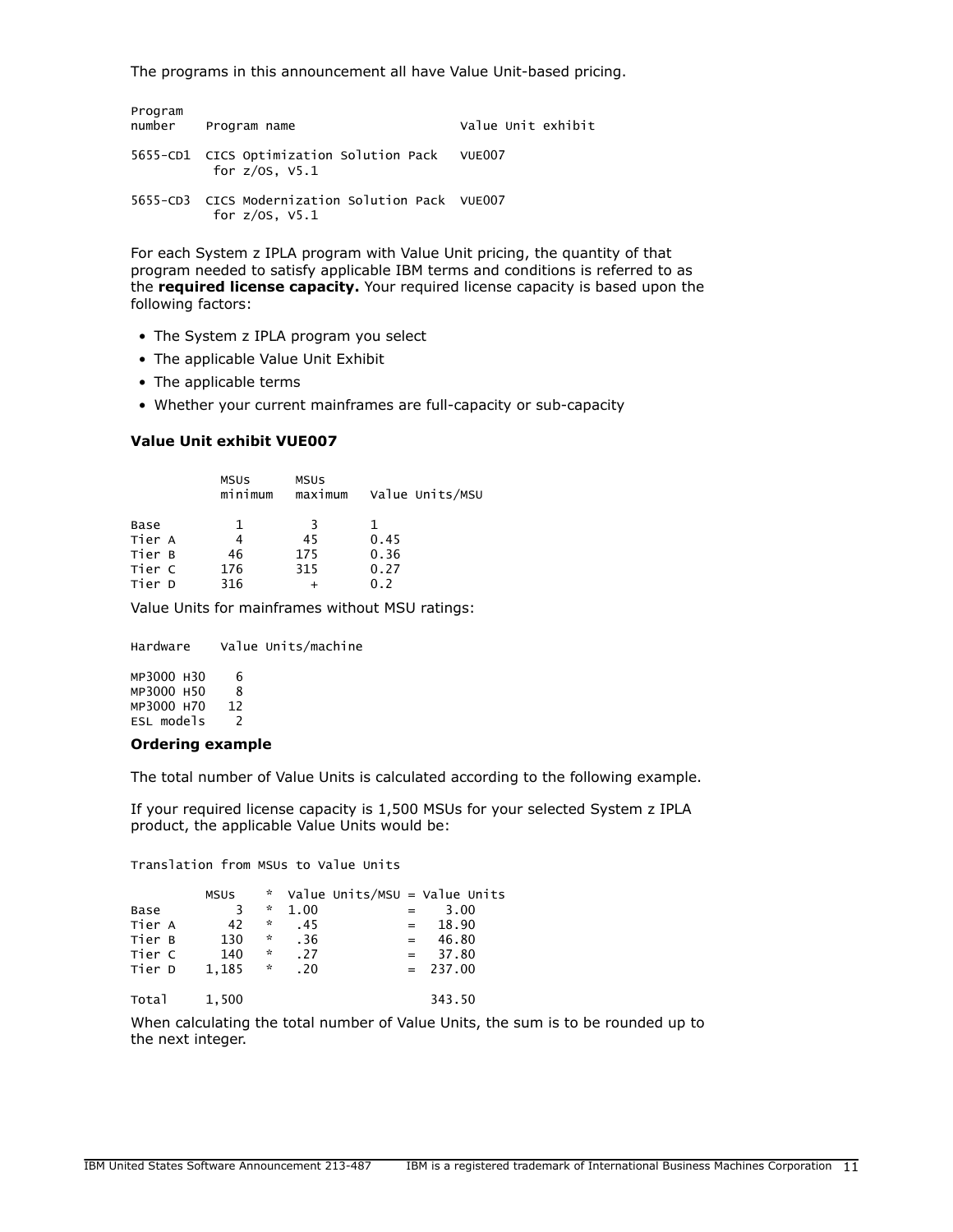#### **Basic license**

#### **On/Off CoD**

The CICS Optimization Solution Pack for z/OS , V5.1 and CICS Modernization Solution Pack for z/OS , V5.1 products are eligible for On/Off CoD with a temporary use charge, calculated based on MSUs per-day usage.

Program name: CICS Optimization Solution Pack for z/OS, V5.1 Program PID: 5655-CD1

| Entitlement<br>identifier | Description                                                                       | License option/Pricing metric                          |
|---------------------------|-----------------------------------------------------------------------------------|--------------------------------------------------------|
| S017CZB                   | CICS Optimization Solution Basic OTC, Per MSU-day TUC<br>Pack for $z/OS$ , $V5.1$ |                                                        |
| Program PID: 5655-CD3     | Program name: CICS Modernization Solution Pack for z/OS, V5.1                     |                                                        |
| Entitlement               | identifier Description                                                            | License option/Pricing metric                          |
| S017CZR                   | Pack for $z/OS$ , $V5.1$                                                          | CICS Modernization Solution Basic OTC, Per MSU-day TUC |

Translation from MSUs to Value Units

|        | <b>MSUS</b> | Value Units/MSU |
|--------|-------------|-----------------|
| Base   | $1 - 3$     | 1               |
| Tier A | $4 - 45$    | 0.45            |
| Tier B | $46 - 175$  | 0.36            |
| Tier C | 176-315     | 0.27            |
| Tier D | $316+$      | 0.2             |
|        |             |                 |

To order, specify the program product number and the appropriate license or charge option. Also, specify the desired distribution medium. To suppress shipment of media, select the license-only option in CFSW.

Program name: CICS Optimization Solution Pack for z/OS, V5.1 Program PID: 5655-CD1

| Entitlement            | identifier Description                                                                                                                                                                                             | License option/Pricing metric |
|------------------------|--------------------------------------------------------------------------------------------------------------------------------------------------------------------------------------------------------------------|-------------------------------|
| S017CZB                | CICS Optimization Solution<br>Pack for $z/0s$ , $V5.1$                                                                                                                                                             | OTC, Value Units              |
| S017CZB                | CICS Optimization Solution<br>Pack for $z/0s$ , $V5.1$<br>Trade up from 5697-CIC<br>(CICS CM)<br>Trade up from 5655-Y29<br>(CICS DA)<br>Trade up from 5655-Y22<br>(CICS IA)<br>Trade up from 5655-Y23<br>(CICS PA) | Basic OTC, Value Units        |
| Orderable<br>supply ID | Language Distribution medium                                                                                                                                                                                       |                               |
| S017CZ9                | English<br>3590 tape                                                                                                                                                                                               |                               |

Note: additional media type selections are offered during Custom Build Offering ordering.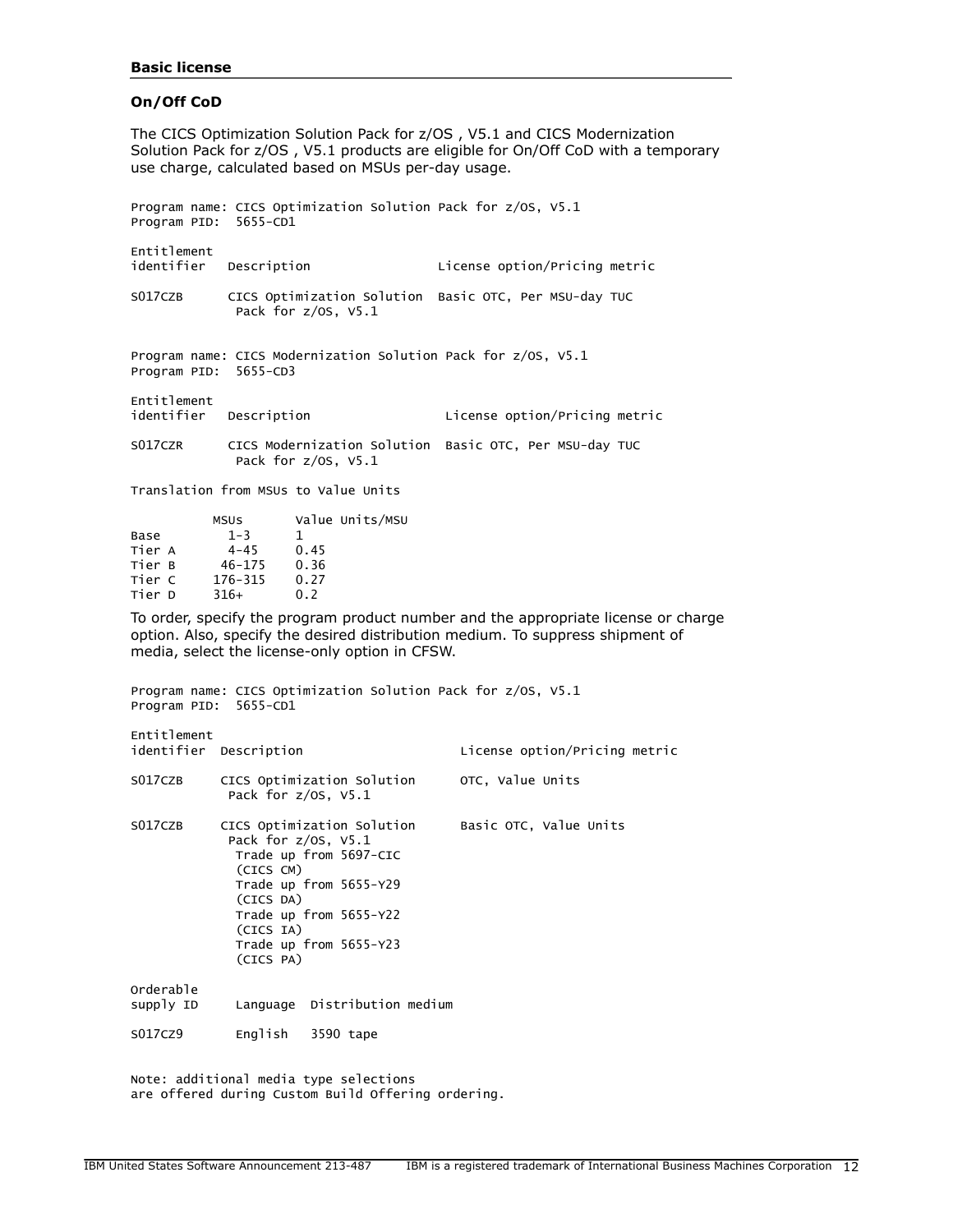| Program PID: 5655-CD3                                                                        | Program name: CICS Modernization Solution Pack for z/OS, V5.1                                                                                                                     |                               |  |  |
|----------------------------------------------------------------------------------------------|-----------------------------------------------------------------------------------------------------------------------------------------------------------------------------------|-------------------------------|--|--|
| Entitlement<br>identifier Description                                                        |                                                                                                                                                                                   | License option/Pricing metric |  |  |
| S017CZR                                                                                      | CICS Modernization Solution<br>Pack for $z/0s$ , $V5.11$                                                                                                                          | Basic OTC, Value Units        |  |  |
| S017CZR                                                                                      | CICS Modernization Solution<br>Pack for z/0S, V5.11<br>Trade up from 5655-Y22<br>(CICS IA)<br>Trade up from 5655-Y29<br>(CICS DA)<br>Trade up from 5655-Y20<br>(CICS TG for z/0S) | Basic OTC, Value Units        |  |  |
| Orderable<br>supply ID                                                                       | Language                                                                                                                                                                          | Distribution medium           |  |  |
| S017CZN                                                                                      | English                                                                                                                                                                           | 3590 tape                     |  |  |
| Note: additional media type selections<br>are offered during Custom Build Offering ordering. |                                                                                                                                                                                   |                               |  |  |
| Subscription and Support PID: 5655-CD4                                                       |                                                                                                                                                                                   |                               |  |  |

| Entitlement<br>identifier | Description                                                                   | License option/Pricing metric                                                                |
|---------------------------|-------------------------------------------------------------------------------|----------------------------------------------------------------------------------------------|
| S017CZT                   | CICS Modernization<br>Solution Pack for z/OS<br>- Subscription and<br>Support | Basic ASC, per Value Unit SW S&S<br>No charge, decline SW S&S<br>Per MSU SW S&S Registration |
| Orderable<br>supply ID    | Language                                                                      | Distribution medium                                                                          |
| S017CZS                   | English                                                                       | Hardcopy publication                                                                         |

#### **Subscription and Support**

To receive voice technical support via telephone and future releases and versions at no additional charge, Subscription and Support must be ordered. The capacity of Subscription and Support (Value Units) must be the same as the capacity ordered for the product licenses.

To order, specify the Subscription and Support program number (PID) referenced above and the appropriate license or charge option.

IBM is also providing Subscription and Support for these products via a separately purchased offering under the terms of the IBM International Agreement for Acquisition of Software Maintenance (IAASM). This offering:

- Includes and extends the support services provided in the base support to include technical support via telephone.
- Entitles you to future releases and versions, at no additional charge. Note that you are not entitled to new products.

When Subscription and Support is ordered, the charges will automatically renew annually unless cancelled by you.

The combined effect of the IPLA license and the Agreement for Acquisition of Software Maintenance gives you rights and support services comparable to those under the traditional ICA S/390 and System z license or its equivalent. To ensure that you continue to enjoy the level of support you are used to in the ICA business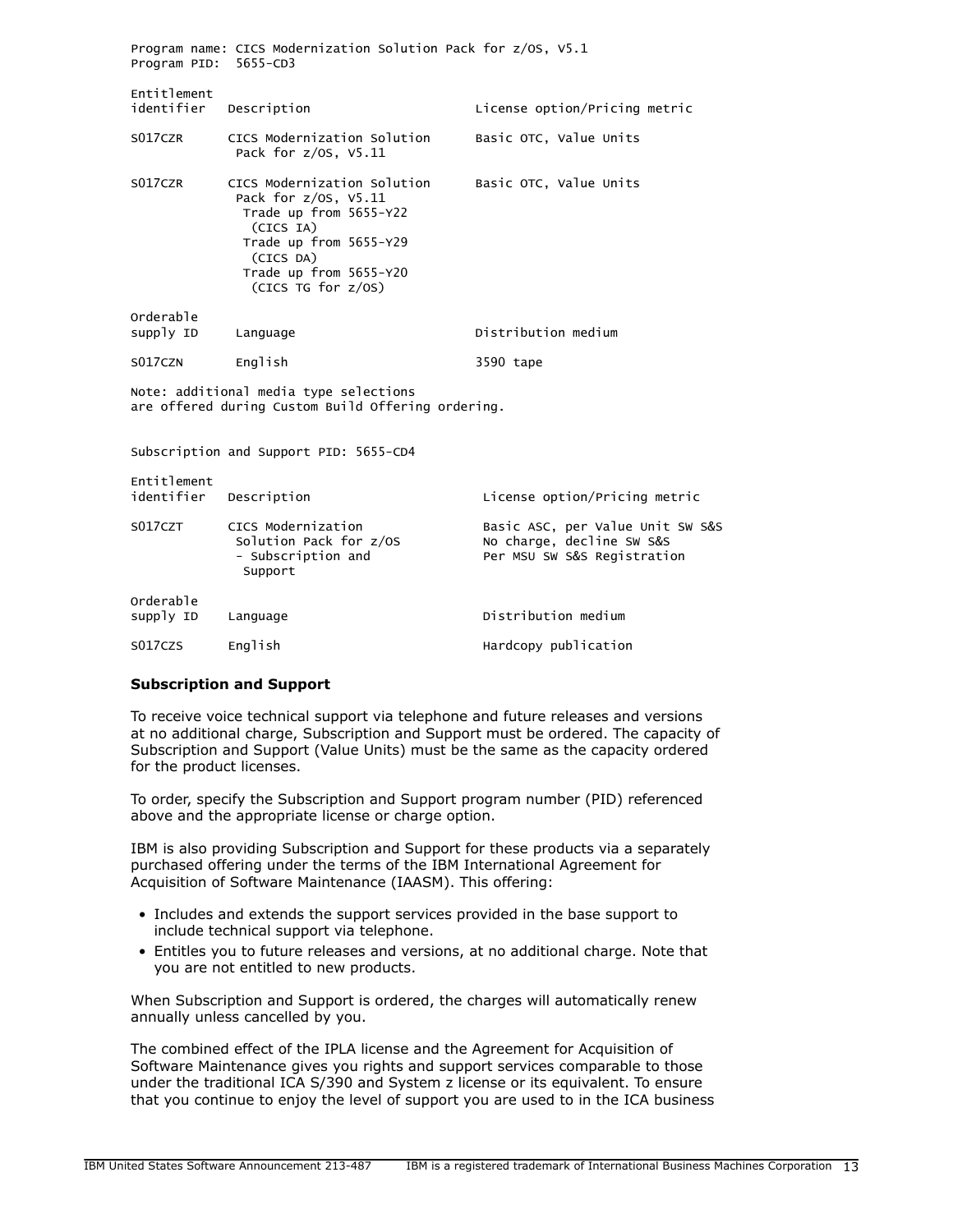model, you must order **both** the license for the program **and** the support for the selected programs at the same Value Unit quantities.

#### **Customized Offerings**

Product deliverables are shipped only via CBPDO and ServerPac. These customized offerings are offered for Internet delivery in countries where ShopzSeries product ordering is available. Internet delivery reduces software delivery time and allows you to install software without the need to handle tapes. For more details on Internet delivery, refer to the Shopz help information at

#### <http://www.software.ibm.com/ShopzSeries>

You choose the delivery method when you order the software. IBM recommends Internet delivery. In addition to Internet and DVD, the supported tape delivery options include:

- 3590
- 3592

Most products can be ordered in ServerPac the month following their availability in CBPDO. z/OS can be ordered via CBPDO and ServerPac at general availability. Many products will also be orderable in a Product ServerPac without also having to order the z/OS operating system or subsystem.

Shopz and CFSW will determine the eligibility based on product requisite checking. For more details on the Product ServerPac, visit the Help section on the Shopz website at

<http://www14.software.ibm.com/webapp/ShopzSeries/ShopzSeries.jsp>

Production of software product orders will begin on the planned general availability date.

- CBPDO shipments will begin one week after general availability.
- ServerPac shipments will begin two weeks after general availability.

# <span id="page-13-0"></span>**Terms and conditions**

The information provided in this announcement letter is for reference and convenience purposes only. The terms and conditions that govern any transaction with IBM are contained in the applicable contract documents such as the IBM International Program License Agreement, IBM International Passport Advantage® Agreement, and the IBM Agreement for Acquisition of Software Maintenance.

## *Licensing*

IBM International Program License Agreement including the License Information document and Proof of Entitlement (PoE) govern your use of the program. PoEs are required for all authorized use.

#### *Agreement for Acquisition of Software Maintenance*

TheIBM Agreement for Acquisition of Software Maintenance (Z125-6011) applies for Software Subscription and Support (Software Maintenance) and does not require customer signatures.

These programs are licensed under the IBM Program License Agreement (IPLA) and the associated Agreement for Acquisition of Software Maintenance, which provide for support with ongoing access to releases and versions of the program. These programs have a one-time license charge for use of the program and an annual renewable charge for the enhanced support that includes telephone assistance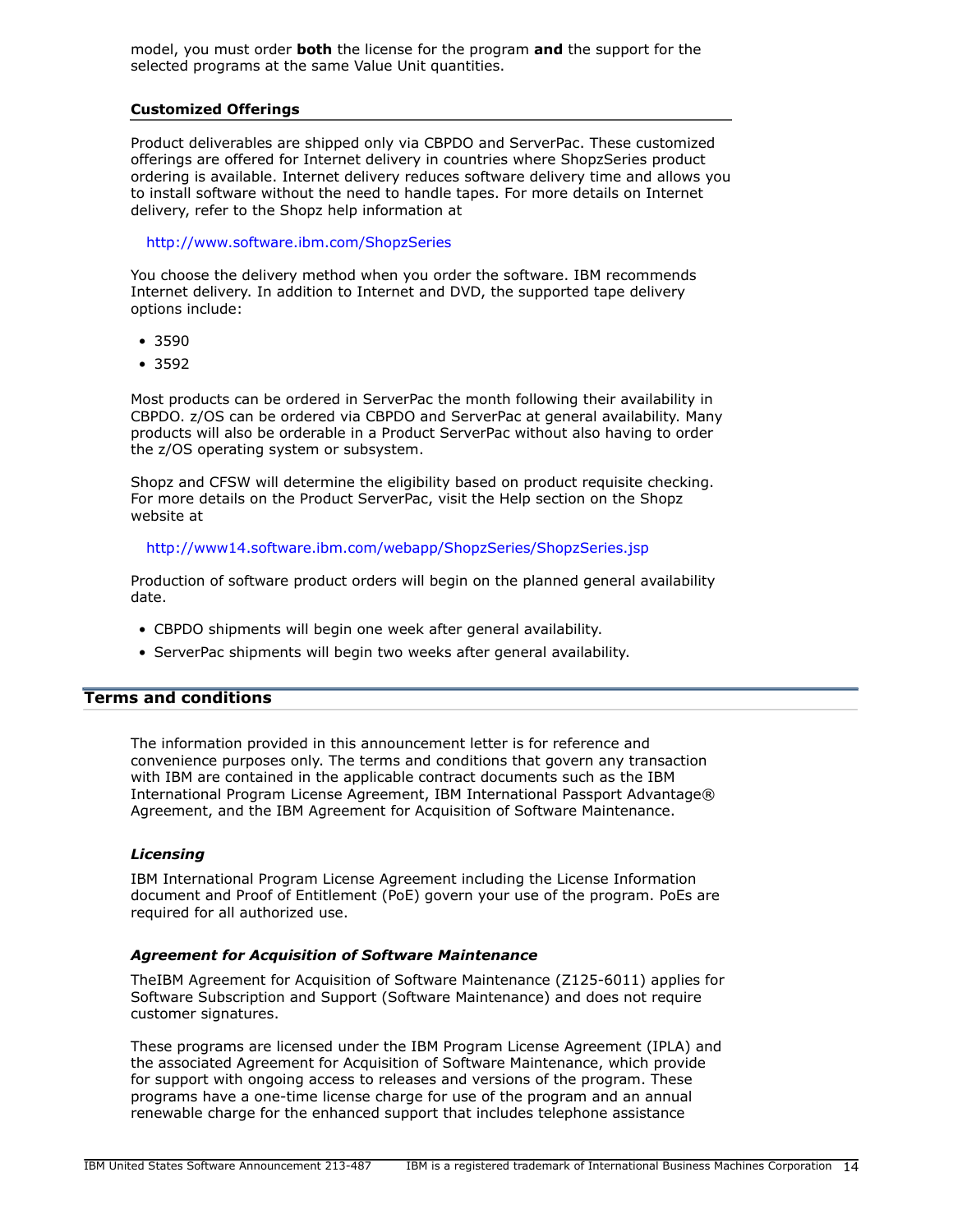(voice support for defects during normal business hours), as well as access to updates, releases, and versions of the program as long as support is in effect.

IBM System z Operational Support Services - SoftwareXcel is an option if you desire added services.

## *License Information form number*

CICS Optimization Solution Pack for z/OS , V5.1: L-ACRR-9ASGP6

CICS Modernization Solution Pack for z/OS , V5.1: L-ACRR-9ASGWF

The program's License Information will be available for review on the IBM Software License Agreement website

<http://www.ibm.com/software/sla/sladb.nsf>

## **Trade-in terms for CICS Tools solution packs**

IBM may offer trade-in terms for customers who have separately licensed one or more of the individual products that are included in a solution pack and who wish to trade in the licenses to one or more such individual products when licensing a solution pack. If IBM offers such trade-in terms, then as part of any such trade in, all entitlements to the products being traded in will be terminated. In some cases, the entitlements to the solution packs being licensed by the customer as part of the trade-in arrangement may not be equal to the entitlements being terminated. For example, if the customer holds entitlement to 100 Value Units of product A which has been included in a solution pack, and is trading in its license to product A in return for 90 Value Units of the solution pack, then, in keeping with the specific trade-in terms, the customer agrees to terminate all its entitlements to product A (100 VUs).

#### *Limited warranty applies*

Yes

## *Limited warranty*

IBM warrants that when the program is used in the specified operating environment, it will conform to its specifications. The warranty applies only to the unmodified portion of the program. IBM does not warrant uninterrupted or error-free operation of the program or that IBM will correct all program defects. You are responsible for the results obtained from the use of the program.

IBM provides you with access to IBM databases containing information on known program defects, defect corrections, restrictions, and bypasses at no additional charge. For further information, consult the *IBM Software Support Handbook* found at

#### <http://www.ibm.com/support/handbook>

IBM will maintain this information for at least one year after the original licensee acquires the program (warranty period).

#### *Program support*

Enhanced support, called Subscription and Support, includes telephone assistance, as well as access to updates, releases, and versions of the program as long as support is in effect. You will be notified of discontinuance of support with 12 months' notice.

#### *Money-back guarantee*

If for any reason you are dissatisfied with the program and you are the original licensee, you may obtain a refund of the amount you paid for it, if within 30 days of your invoice date you return the program and its PoE to the party from whom you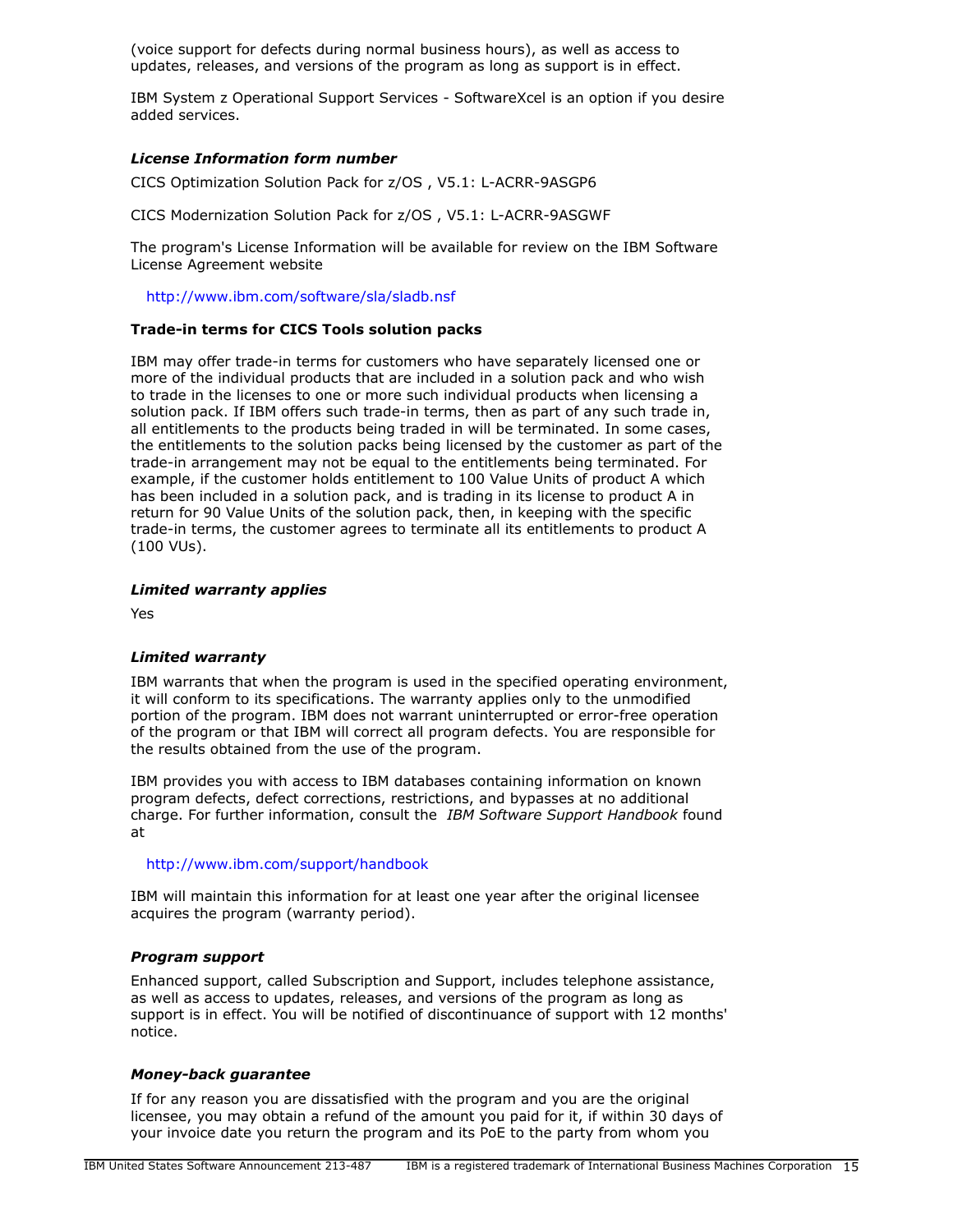obtained it. If you downloaded the program, you may contact the party from whom you acquired it for instructions on how to obtain the refund.

For clarification, note that for programs acquired under any of IBM's On/Off Capacity on Demand (On/Off CoD) software offerings, this term does not apply since these offerings apply to programs already acquired and in use by you.

## *Volume orders (IVO)*

No

## *Passport Advantage applies*

No

## *Software Subscription and Support applies*

No. For operating system software, the revised IBM Operational Support Services - SoftwareXcel offering will provide support for those operating systems and associated products that are not available with the Software Subscription and Support (Software Maintenance) offering.

This will ensure total support coverage for your enterprise needs, including IBM and selected non-IBM products. For complete lists of products supported under both the current and revised offering, visit

<http://www.ibm.com/services/sl/products>

#### *IBM Operational Support Services - SoftwareXcel*

Yes

*Other support*

**SoftwareXcel** 

#### *System i® Software Maintenance applies*

No

## *Variable charges apply*

No

## *Educational allowance available*

Yes. A 15% education allowance applies to qualified education institution customers.

#### **Sub-capacity terms and conditions**

For each System z IPLA program with Value Unit pricing, the quantity of that program needed to satisfy applicable IBM terms and conditions is referred to as the required license capacity. Your required license capacity is based upon the following factors:

- The System z IPLA program you select
- The applicable Value Unit Exhibit
- The applicable terms
- Whether your current mainframes are full capacity or sub-capacity

For more information on the Value Unit Exhibit for the System z IPLA program you selected, refer to the [Ordering information](#page-9-0) section.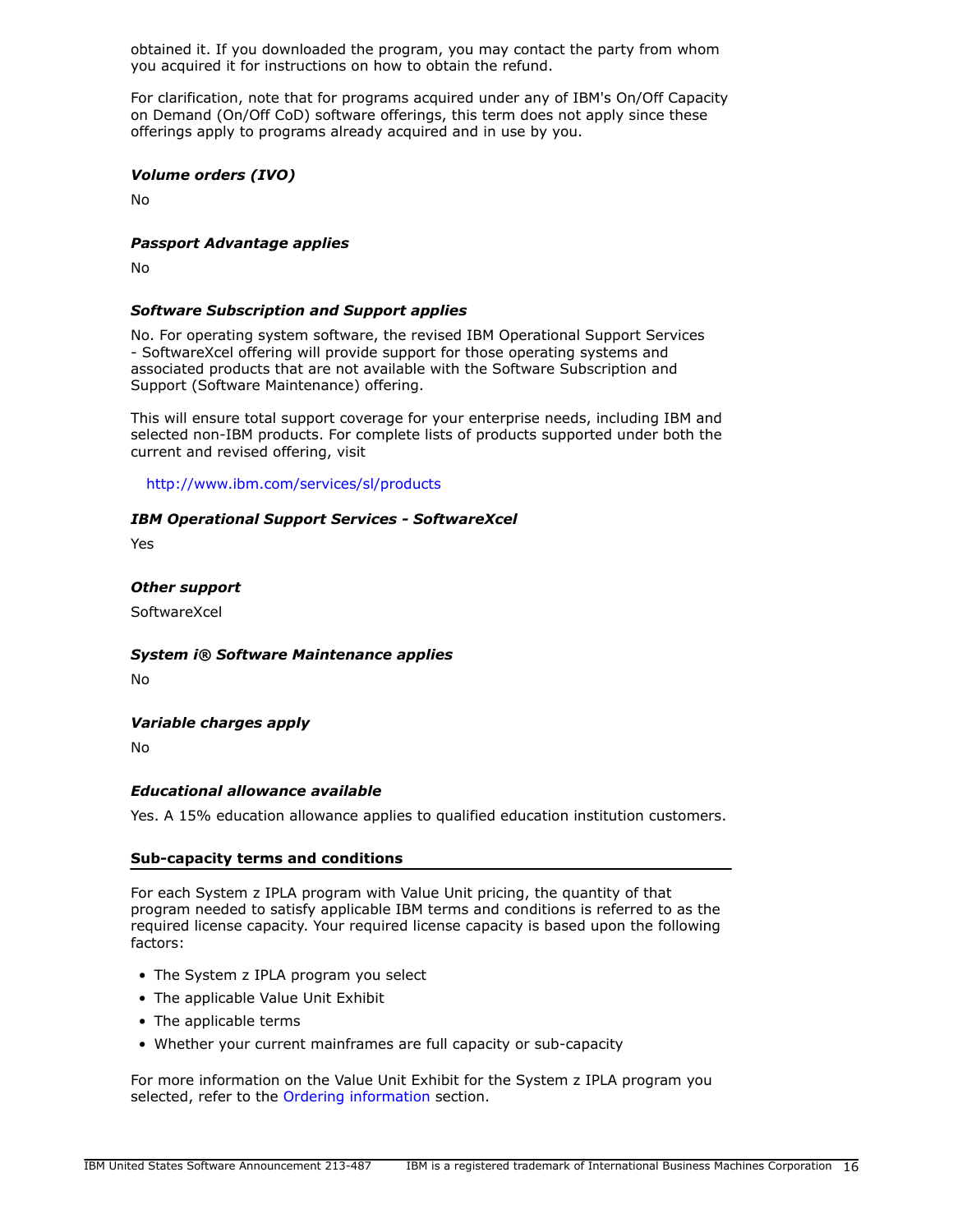## *Full-capacity mainframes*

In cases where full capacity is applicable, the following terms apply.

Execution-based, z/OS-based, full-machine-based: The required capacity of a System z IPLA program with these terms equals the MSU-rated capacity of the machines where the System z IPLA program executes.

For more information on mainframe MSU-rated capacities, visit

<http://www-1.ibm.com/servers/eserver/zseries/library/swpriceinfo/>

Reference-based: The required license capacity of a System z IPLA program with these terms equals the license capacity of the applicable monthly license charge (MLC) program. This MLC program is called the parent program.

#### *Sub-capacity mainframes*

In cases where sub-capacity is applicable, the following terms apply.

Execution-based: The required capacity of a System z IPLA sub-capacity program with these terms equals the capacity of the LPARs where the System z IPLA program executes.

z/OS-based: The required license capacity of a System z IPLA program with these terms equals the license capacity of z/OS on the machines where the System z IPLA program executes.

Reference-based: The required license capacity of a System z IPLA program with these terms equals the license capacity of the applicable monthly license charge (MLC) program. This MLC program is called the parent program.

Full-machine-based: The required license capacity of a System z IPLA program with full machine based terms equals the MSU-rated capacity of the machines where the System z IPLA program executes.

For more information on mainframe MSU-rated capacities, refer to *The IBM System z Machines Exhibit* , Z125-3901, or visit the Mainframes section of the System z Exhibits website.

#### <http://www.ibm.com/zseries/library/swpriceinfo/>

For additional information for products with reference-based terms, System z IPLA sub-capacity programs with reference-based terms adds value to the parent program across the environment, regardless of where in the environment the System z IPLA program executes.

An environment is defined as either a single or stand-alone machine or a qualified Parallel Sysplex® . You may have one or more different environments across the enterprise. To determine the required license capacity for each System z IPLA program with referenced-based terms, each environment should be assessed separately.

When a System z IPLA sub-capacity program with reference-based terms is used in a qualified Parallel Sysplex environment, the required license capacity of the System z IPLA program must equal with the license capacity of the parent program across the Parallel Sysplex . Qualified Parallel Sysplex refers to one where MLC pricing is aggregated across the sysplex.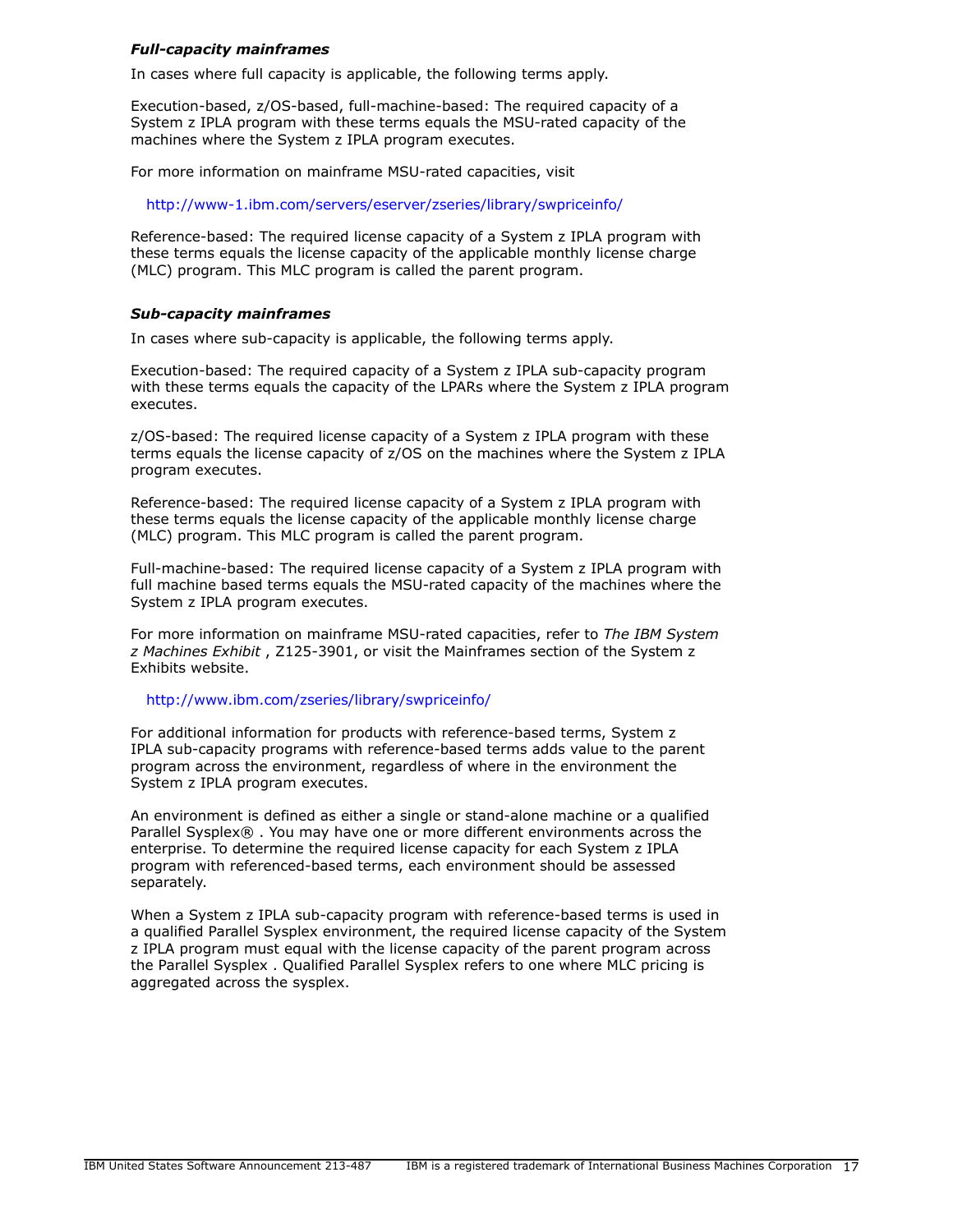# *Sub-capacity eligibility*

To be eligible for sub-capacity charging on select System z IPLA programs, you must first implement and comply with all terms of either sub-capacity Workload License Charges (WLC) or sub-capacity Entry Workload License Charges (EWLC). To implement sub-capacity WLC or EWLC, a machine must be System z (or equivalent). On that machine:

- All instances of the OS/390® operating system must be migrated to the z/OS operating systems.
- Any licenses for the OS/390 operating system must be discontinued.
- All instances of the z/OS operating systems must be running in z/Architecture® (64-bit) mode.

For that machine, you must create and submit a Sub-Capacity Report to IBM each month. Sub-Capacity Reports must be generated using the Sub-Capacity Reporting Tool (SCRT). For additional information or to obtain a copy of SCRT, visit the System z Software Pricing website

## <http://www.ibm.com/zseries/swprice>

You must comply with all of the terms of the WLC or EWLC offering, whichever is applicable:

- The complete terms and conditions of sub-capacity WLC are defined in the IBM Customer Agreement - Attachment for System z Workload License Charges (Z125-6516).
- The complete terms and conditions for sub-capacity EWLC are defined in the IBM Customer Agreement - Attachment for IBM System z 890 and 800 License Charges (Z125-6587).

Additionally, you must sign and comply with the terms and conditions specified in the amendment to the IPLA contract - *Amendment for IBM System z9® and System z Programs Sub-Capacity Pricing* (Z125-6929). Once the amendment is signed, the terms in the amendment replace any and all previous System z IPLA sub-capacity terms and conditions.

# **Sub-capacity utilization determination**

Sub-capacity utilization is determined based on the utilization of a sub-capacity eligible reference product and machine.

## **On/Off Capacity on Demand (CoD)**

To be eligible for On/Off CoD pricing, you must be enabled for temporary capacity on the corresponding hardware, and the required contract, Attachment for IBM System z On/Off Capacity on Demand (Z125-7883) must be signed prior to use.

## **Statement of good security practices**

IT system security involves protecting systems and information through prevention, detection, and response to improper access from within and outside your enterprise. Improper access can result in information being altered destroyed or misappropriated or can result in misuse of your systems to attack others. Without a comprehensive approach to security, no IT system or product should be considered completely secure and no single product or security measure can be completely effective in preventing improper access. IBM systems and products are designed to be part of a comprehensive security approach, which will necessarily involve additional operational procedures, and may require other systems, products, or services to be most effective. IBM does not warrant that systems and products are immune from the malicious or illegal conduct of any party.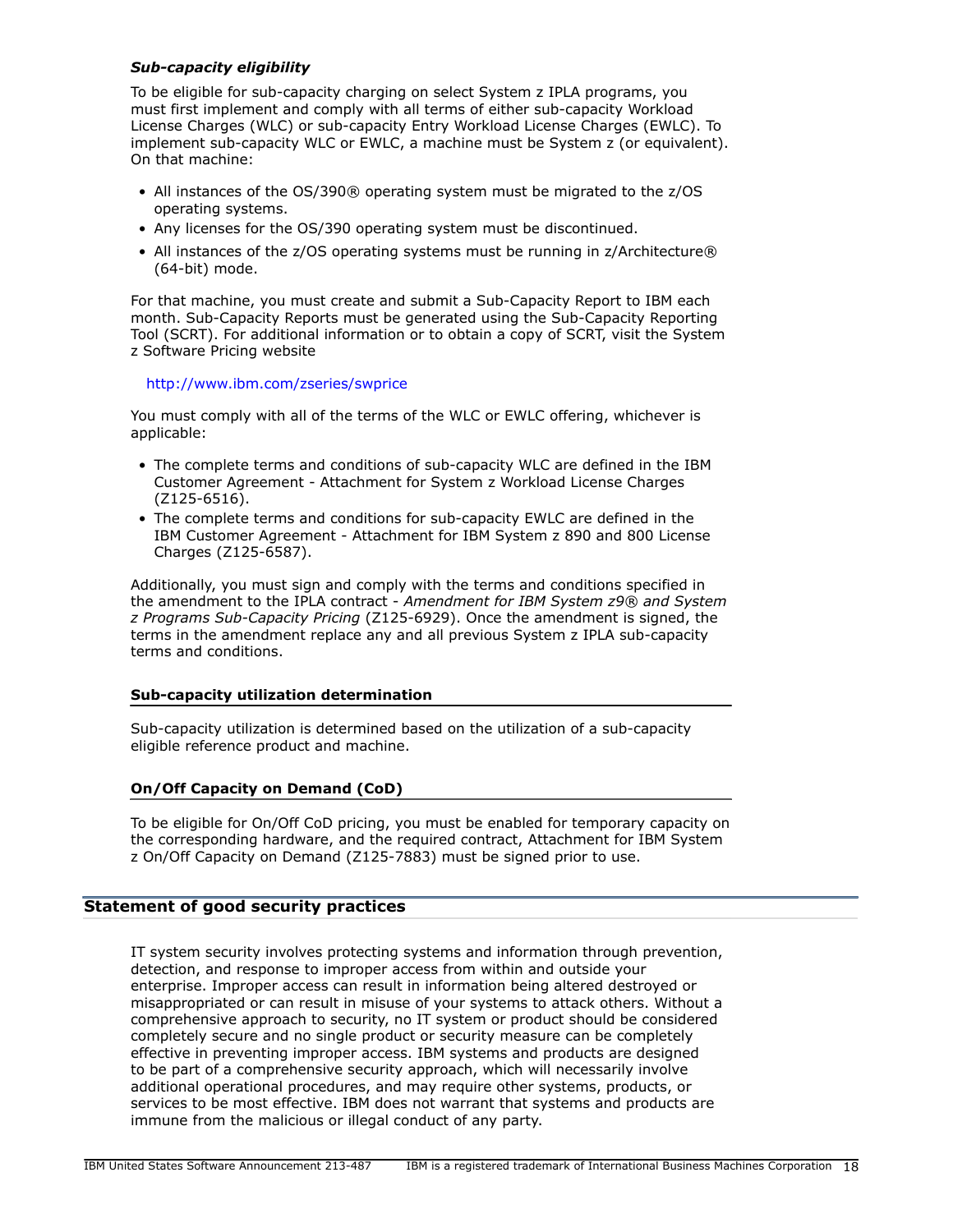```
Prices
```
Information on charges is available at

# <http://www.ibm.com/support>

Choose the option entitled Purchase/upgrade tools.

| Program name: CICS Optimization Solution Pack for z/OS, V5.1<br>Program PID: 5655-CD1 |                                                                                                                                                                                                               |                                                                                           |  |  |
|---------------------------------------------------------------------------------------|---------------------------------------------------------------------------------------------------------------------------------------------------------------------------------------------------------------|-------------------------------------------------------------------------------------------|--|--|
| Entitlement<br>identifier Description                                                 |                                                                                                                                                                                                               | License option/Pricing metric                                                             |  |  |
| S017CZB                                                                               | CICS Optimization Solution<br>Pack for $z/0s$ , $V5.1$                                                                                                                                                        | Basic OTC, Value Units                                                                    |  |  |
| S017CZB                                                                               | CICS Optimization Solution<br>Pack for z/0S, V5.1                                                                                                                                                             | Basic OTC, per MSU-day TUC                                                                |  |  |
| S017CZB                                                                               | CICS Optimization Solution<br>Pack for z/0S, V5.1<br>Trade up from 5697-CIC<br>(CICS CM)<br>Trade up from 5655-Y29<br>(CICS DA)<br>Trade up from 5655-Y22<br>(CICS IA)<br>Trade up from 5655-Y23<br>(CICS PA) | Basic OTC, Value Units                                                                    |  |  |
|                                                                                       | Subscription and Support PID:<br>5655-CD2                                                                                                                                                                     |                                                                                           |  |  |
| Entitlement<br>identifier Description                                                 |                                                                                                                                                                                                               | License option/Pricing metric                                                             |  |  |
| S017CZF                                                                               | CICS Optimization<br>Solution Pack for z/0S<br>- Subscription and<br>Support                                                                                                                                  | Basic ASC, Value Units SW S&S<br>No charge, decline SW S&S<br>Per MSU SW S&S Registration |  |  |
| Program PID: 5655-CD3                                                                 | Program name: CICS Modernization Solution Pack for z/OS, V5.1                                                                                                                                                 |                                                                                           |  |  |
| Entitlement<br>identifier Description                                                 |                                                                                                                                                                                                               | License option/Pricing metric                                                             |  |  |
| S017CZR                                                                               | CICS Modernization Solution<br>Pack for $z/0S$ , $V5.1$                                                                                                                                                       | Basic OTC, Value Units                                                                    |  |  |
| S017CZR                                                                               | CICS Modernization Solution<br>Pack for z/OS, V5.1                                                                                                                                                            | Basic OTC,<br>per MSU-day TUC                                                             |  |  |
| S017CZR                                                                               | CICS Modernization Solution<br>Pack for z/0S, V5.1<br>Trade up from 5655-Y22<br>(CICS IA)<br>Trade up from 5655-Y29<br>(CICS DA)<br>Trade up from 5655-Y20<br>(CICS TG for z/0S)                              | Basic OTC, Value Units                                                                    |  |  |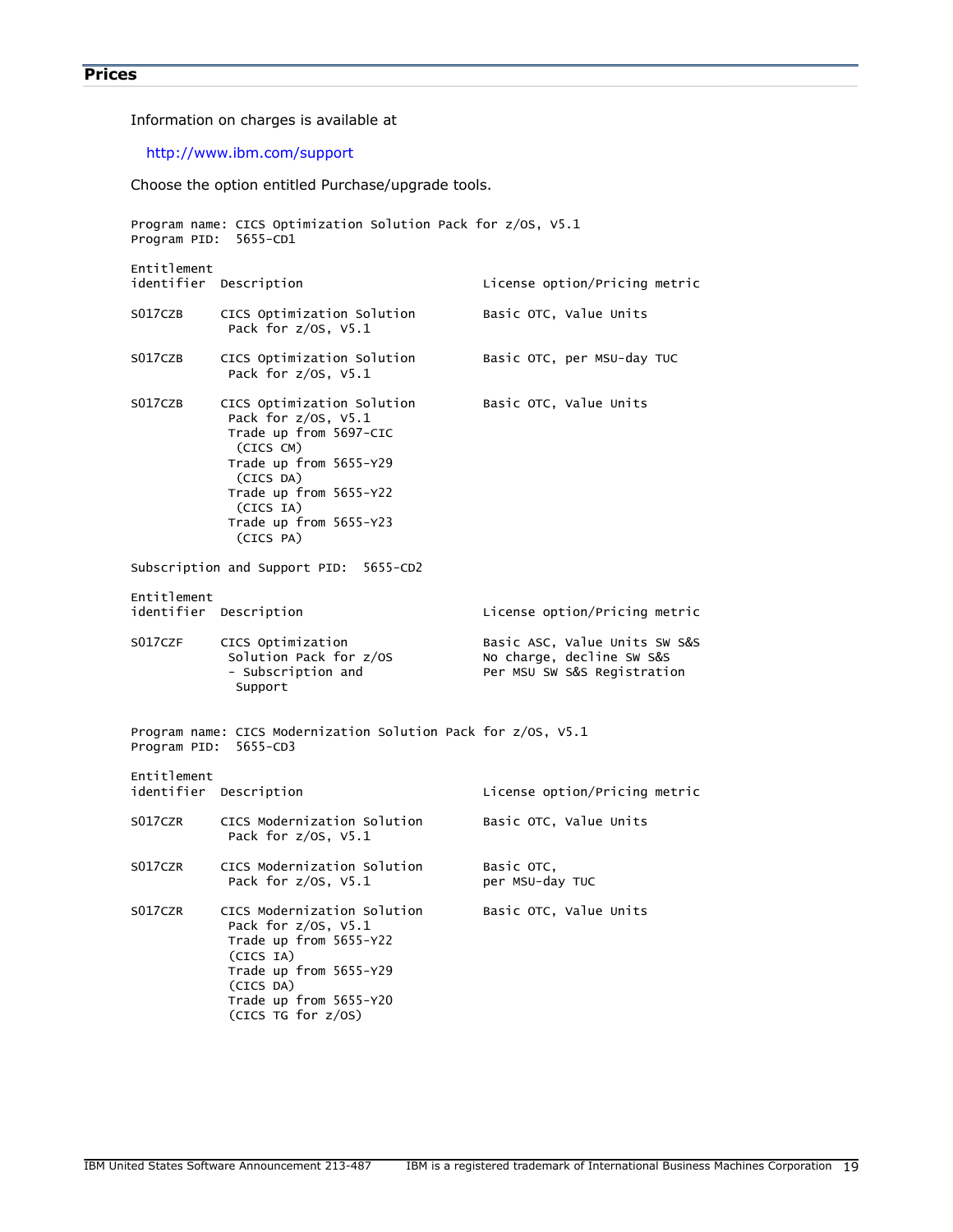Subscription and Support PID: 5655-CD4

| Entitlement<br>identifier | Description                                                                   | License option/Pricing metric                                                             |
|---------------------------|-------------------------------------------------------------------------------|-------------------------------------------------------------------------------------------|
| S017CZT                   | CICS Modernization<br>Solution Pack for z/OS<br>- Subscription and<br>Support | Basic ASC, Value Units SW S&S<br>No charge, decline SW S&S<br>Per MSU SW S&S Registration |

Contact your IBM representative for the applicable charges.

#### **Passport Advantage**

For Passport Advantage information and charges, contact your IBM representative or authorized IBM Business Partner for Software Value Plus. Additional information is also available at

<http://www.ibm.com/software/passportadvantage>

#### **IBM Global Financing**

IBM Global Financing offers competitive financing to credit-qualified customers to assist them in acquiring IT solutions. Offerings include financing for IT acquisition, including hardware, software, and services, from both IBM and other manufacturers or vendors. Offerings (for all customer segments: small, medium, and large enterprise), rates, terms, and availability can vary by country. Contact your IBM Global Financing organization or visit

#### <http://www.ibm.com/financing>

IBM Global Financing offerings are provided through IBM Credit LLC in the United States, and other IBM subsidiaries and divisions worldwide to qualified commercial and government customers. Rates are based on a customer's credit rating, financing terms, offering type, equipment type, and options, and may vary by country. Other restrictions may apply. Rates and offerings are subject to change, extension, or withdrawal without notice.

Financing from IBM Global Financing helps you preserve cash and credit lines, enables more technology acquisition within current budget limits, permits accelerated implementation of economically attractive new technologies, offers payment and term flexibility, and can help match project costs to projected benefits. Financing is available worldwide for credit-qualified customers.

For more financing information, visit

<http://www.ibm.com/financing>

## <span id="page-19-0"></span>**Order now**

To order, contact the Americas Call Centers or your local IBM representative, or your IBM Business Partner.

To identify your local IBM representative or IBM Business Partner, call 800-IBM-4YOU (426-4968).

```
Phone: 800-IBM-CALL (426-2255)
Fax: 800-2IBM-FAX (242-6329)
For IBM representative: callserv@ca.ibm.com
For IBM Business Partner: pwcs@us.ibm.com
Mail: IBM Teleweb Customer Support
            ibm.com® Sales Execution Center, Americas North
            3500 Steeles Ave. East, Tower 3/4
            Markham, Ontario
            Canada
            L3R 2Z1
```